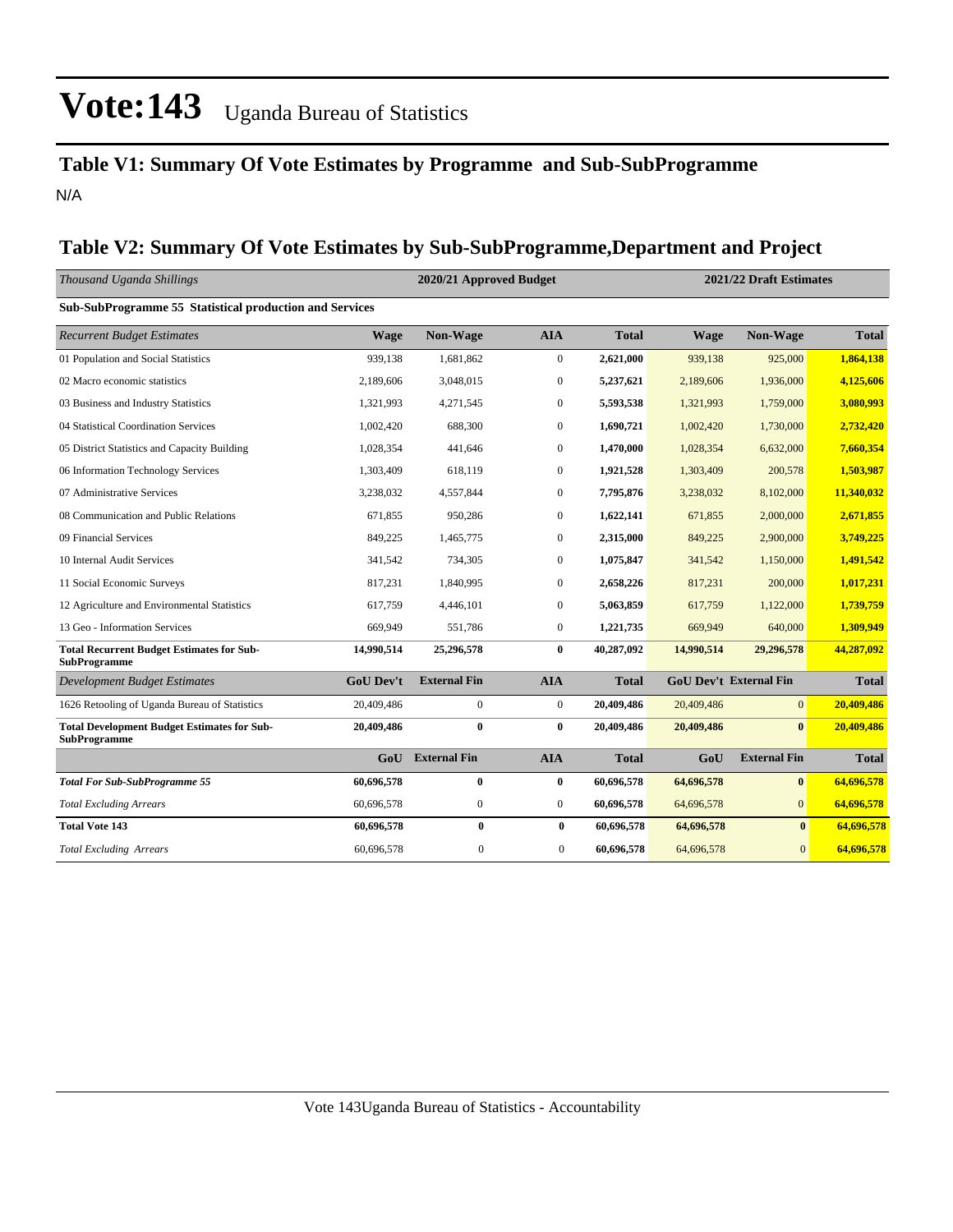### **Table V3: Summary Vote Estimates by Item**

| Thousand Uganda Shillings                                   |                  |                     | 2021/22 Draft Estimates<br>2020/21 Approved Budget |            |            |                     |              |  |
|-------------------------------------------------------------|------------------|---------------------|----------------------------------------------------|------------|------------|---------------------|--------------|--|
|                                                             | GoU              | <b>External Fin</b> | AIA                                                | Total      | GoU        | <b>External Fin</b> | <b>Total</b> |  |
| <b>Employees, Goods and Services (Outputs Provided)</b>     | 60,696,578       | $\bf{0}$            | $\bf{0}$                                           | 60,696,578 | 63,745,328 | $\bf{0}$            | 63,745,328   |  |
| 211102 Contract Staff Salaries                              | 14,990,514       | $\bf{0}$            | $\bf{0}$                                           | 14,990,514 | 14,990,514 | $\bf{0}$            | 14,990,514   |  |
| 211103 Allowances (Inc. Casuals, Temporary)                 | 7,053,077        | $\bf{0}$            | $\bf{0}$                                           | 7,053,077  | 5,001,361  | $\bf{0}$            | 5,001,361    |  |
| 212101 Social Security Contributions                        | 1,499,803        | $\bf{0}$            | $\bf{0}$                                           | 1,499,803  | 1,573,140  | $\bf{0}$            | 1,573,140    |  |
| 213001 Medical expenses (To employees)                      | 889,756          | $\bf{0}$            | $\bf{0}$                                           | 889,756    | 1,140,196  | $\bf{0}$            | 1,140,196    |  |
| 213002 Incapacity, death benefits and funeral expenses      | 43,000           | $\bf{0}$            | $\bf{0}$                                           | 43,000     | 100,000    | $\bf{0}$            | 100,000      |  |
| 213004 Gratuity Expenses                                    | 1,727,245        | $\bf{0}$            | $\bf{0}$                                           | 1,727,245  | 1,207,751  | $\bf{0}$            | 1,207,751    |  |
| 221001 Advertising and Public Relations                     | 1,022,973        | $\bf{0}$            | $\bf{0}$                                           | 1,022,973  | 2,280,133  | $\bf{0}$            | 2,280,133    |  |
| 221002 Workshops and Seminars                               | 4,059,826        | $\bf{0}$            | $\bf{0}$                                           | 4,059,826  | 798,347    | $\bf{0}$            | 798,347      |  |
| 221003 Staff Training                                       | 1,668,790        | $\bf{0}$            | $\bf{0}$                                           | 1,668,790  | 2,340,173  | $\bf{0}$            | 2,340,173    |  |
| 221004 Recruitment Expenses                                 | 30,000           | $\bf{0}$            | $\bf{0}$                                           | 30,000     | 55,000     | $\bf{0}$            | 55,000       |  |
| 221007 Books, Periodicals & Newspapers                      | 62,360           | $\bf{0}$            | $\bf{0}$                                           | 62,360     | 54,740     | $\bf{0}$            | 54,740       |  |
| 221008 Computer supplies and Information Technology<br>(TT) | 3,884,267        | $\bf{0}$            | 0                                                  | 3,884,267  | 2,913,014  | $\bf{0}$            | 2,913,014    |  |
| 221009 Welfare and Entertainment                            | 508,313          | $\bf{0}$            | $\bf{0}$                                           | 508,313    | 479,020    | $\bf{0}$            | 479,020      |  |
| 221011 Printing, Stationery, Photocopying and Binding       | 917,354          | $\bf{0}$            | $\bf{0}$                                           | 917,354    | 620,062    | $\bf{0}$            | 620,062      |  |
| 221012 Small Office Equipment                               | 20,110           | $\bf{0}$            | $\bf{0}$                                           | 20,110     | 249,584    | $\bf{0}$            | 249,584      |  |
| 221016 IFMS Recurrent costs                                 | 50,000           | $\bf{0}$            | $\bf{0}$                                           | 50,000     | 100,000    | $\bf{0}$            | 100,000      |  |
| 221017 Subscriptions                                        | 286,470          | $\bf{0}$            | $\bf{0}$                                           | 286,470    | 95,200     | $\bf{0}$            | 95,200       |  |
| 222001 Telecommunications                                   | 41,620           | $\bf{0}$            | $\bf{0}$                                           | 41,620     | 1,447,671  | $\bf{0}$            | 1,447,671    |  |
| 222002 Postage and Courier                                  | 27,500           | $\bf{0}$            | $\bf{0}$                                           | 27,500     | 21,500     | $\bf{0}$            | 21,500       |  |
| 223002 Rates                                                | 81,000           | $\bf{0}$            | $\bf{0}$                                           | 81,000     | 82,000     | $\bf{0}$            | 82,000       |  |
| 223003 Rent – (Produced Assets) to private entities         | 129,000          | $\bf{0}$            | 0                                                  | 129,000    | 70,792     | $\bf{0}$            | 70,792       |  |
| 223004 Guard and Security services                          | 274,384          | $\bf{0}$            | $\bf{0}$                                           | 274,384    | 254,069    | $\bf{0}$            | 254,069      |  |
| 223005 Electricity                                          | 200,000          | $\bf{0}$            | $\bf{0}$                                           | 200,000    | 253,800    | $\bf{0}$            | 253,800      |  |
| 223006 Water                                                | 120,000          | $\bf{0}$            | $\bf{0}$                                           | 120,000    | 106,400    | $\bf{0}$            | 106,400      |  |
| 224004 Cleaning and Sanitation                              | 108,000          | $\bf{0}$            | $\bf{0}$                                           | 108,000    | 350,000    | $\bf{0}$            | 350,000      |  |
| 225001 Consultancy Services- Short term                     | 451,000          | $\bf{0}$            | $\bf{0}$                                           | 451,000    | 209,608    | $\bf{0}$            | 209,608      |  |
| 226001 Insurances                                           | 349,770          | $\bf{0}$            | $\bf{0}$                                           | 349,770    | 1,030,770  | $\bf{0}$            | 1,030,770    |  |
| 226002 Licenses                                             | 238,500          | 0                   | 0                                                  | 238,500    | 20,000     | $\bf{0}$            | 20,000       |  |
| 227001 Travel inland                                        | 16,970,977       | 0                   | $\bf{0}$                                           | 16,970,977 | 22,058,481 | $\bf{0}$            | 22,058,481   |  |
| 227002 Travel abroad                                        | 480,429          | $\bf{0}$            | $\bf{0}$                                           | 480,429    | 226,940    | $\bf{0}$            | 226,940      |  |
| 227004 Fuel, Lubricants and Oils                            | 837,960          | $\bf{0}$            | 0                                                  | 837,960    | 1,121,800  | $\bf{0}$            | 1,121,800    |  |
| 228001 Maintenance - Civil                                  | 371,873          | $\bf{0}$            | $\boldsymbol{0}$                                   | 371,873    | 1,391,960  | $\bf{0}$            | 1,391,960    |  |
| 228002 Maintenance - Vehicles                               | 976,421          | $\bf{0}$            | $\bf{0}$                                           | 976,421    | 994,442    | $\bf{0}$            | 994,442      |  |
| 228003 Maintenance – Machinery, Equipment $\&$<br>Furniture | 324,288          | $\boldsymbol{0}$    | $\boldsymbol{0}$                                   | 324,288    | 106,860    | $\bf{0}$            | 106,860      |  |
| <b>Investment</b> (Capital Purchases)                       | $\boldsymbol{0}$ | $\bf{0}$            | $\bf{0}$                                           | 0          | 951,250    | $\bf{0}$            | 951,250      |  |

Vote 143Uganda Bureau of Statistics - Accountability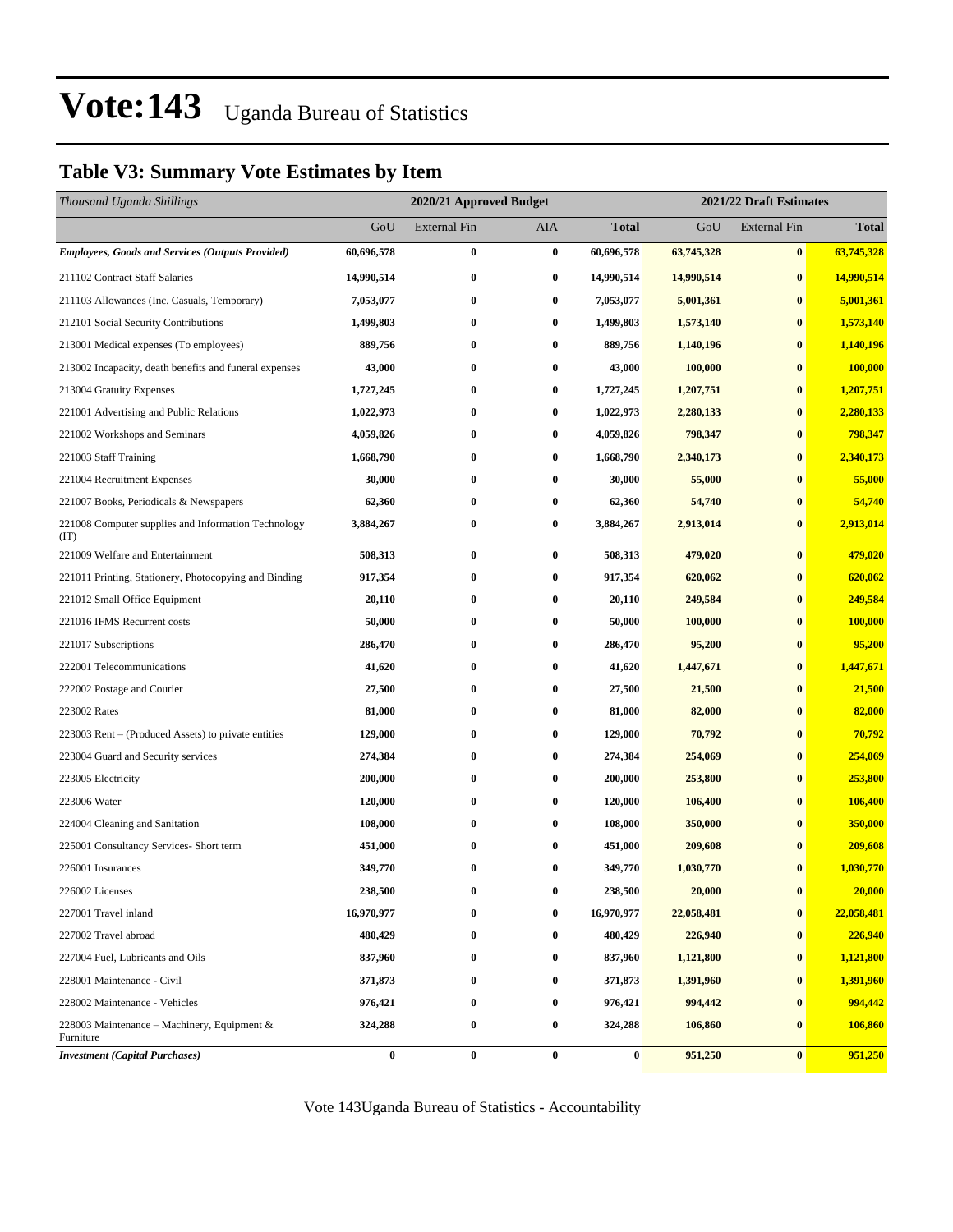| 312202 Machinery and Equipment | 0          |  | 0          | 851,250    | 851,250    |
|--------------------------------|------------|--|------------|------------|------------|
| 312203 Furniture & Fixtures    | 0          |  | 0          | 100,000    | 100,000    |
| <b>Grand Total Vote 143</b>    | 60,696,578 |  | 60,696,578 | 64,696,578 | 64,696,578 |
| <b>Total Excluding Arrears</b> | 60,696,578 |  | 60,696,578 | 64,696,578 | 64,696,578 |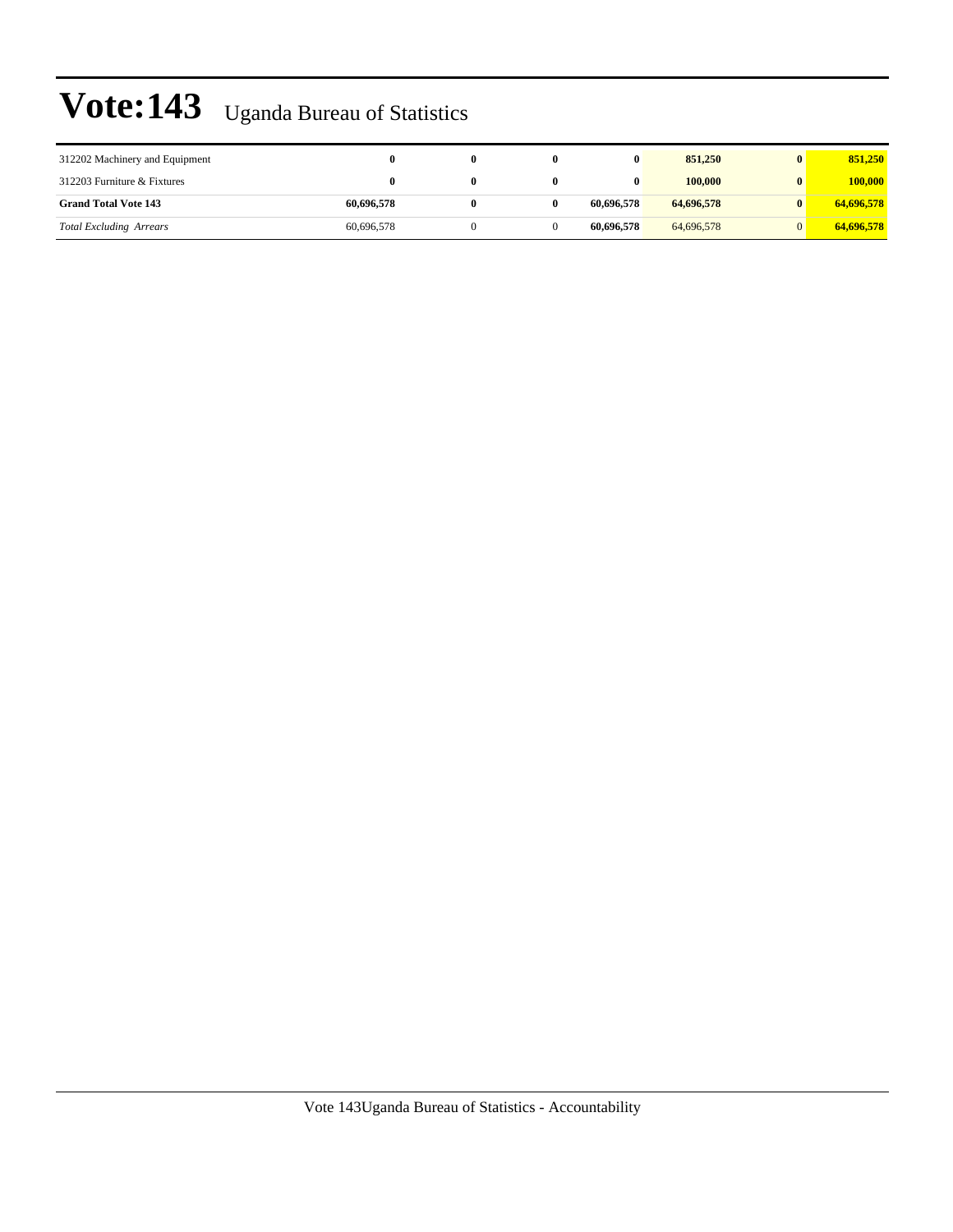### **Table V4: Detailed Estimates by Sub-SubProgramme, Department,Project and Output and Item**

#### *Sub-SubProgrammme 55 Statistical production and Services*

*Recurrent Budget Estimates*

#### **Department 01 Population and Social Statistics**

| Thousand Uganda Shillings                                               |                  | 2020/21 Approved Budget |                |              | 2021/22 Draft Estimates |                |                         |
|-------------------------------------------------------------------------|------------------|-------------------------|----------------|--------------|-------------------------|----------------|-------------------------|
| <b>Outputs Provided</b>                                                 | Wage             | Non Wage                | <b>AIA</b>     | <b>Total</b> | Wage                    | Non Wage       | <b>Total</b>            |
| <b>Budget Output 145502 Population and Social Statistics indicators</b> |                  |                         |                |              |                         |                |                         |
| 211102 Contract Staff Salaries                                          | 939,138          | $\mathbf{0}$            | $\overline{0}$ | 939,138      | 939,138                 | $\mathbf{0}$   | 939,138                 |
| 211103 Allowances (Inc. Casuals, Temporary)                             | $\mathbf{0}$     | 787,394                 | $\overline{0}$ | 787,394      | $\mathbf{0}$            | 773,451        | 773,451                 |
| 212101 Social Security Contributions                                    | $\mathbf{0}$     | 94,665                  | $\overline{0}$ | 94,665       | $\mathbf{0}$            | 99,951         | 99,951                  |
| 213004 Gratuity Expenses                                                | $\mathbf{0}$     | 51,598                  | $\mathbf{0}$   | 51,598       | $\mathbf{0}$            | 51,598         | 51,598                  |
| 221002 Workshops and Seminars                                           | $\mathbf{0}$     | 60,849                  | $\overline{0}$ | 60,849       | $\mathbf{0}$            | $\overline{0}$ | $\mathbf{0}$            |
| 221003 Staff Training                                                   | $\mathbf{0}$     | 77,220                  | $\overline{0}$ | 77,220       | $\mathbf{0}$            | $\overline{0}$ | $\mathbf{0}$            |
| 221011 Printing, Stationery, Photocopying and Binding                   | $\mathbf{0}$     | 134,608                 | $\overline{0}$ | 134,608      | $\mathbf{0}$            | $\overline{0}$ | $\mathbf{0}$            |
| 221012 Small Office Equipment                                           | $\boldsymbol{0}$ | 3,410                   | $\mathbf{0}$   | 3,410        | $\mathbf{0}$            | $\overline{0}$ | $\overline{\mathbf{0}}$ |
| 227001 Travel inland                                                    | $\mathbf{0}$     | 472,117                 | $\overline{0}$ | 472,117      | $\mathbf{0}$            | $\mathbf{0}$   | $\mathbf{0}$            |
| <b>Total Cost of Budget Output 02</b>                                   | 939,138          | 1,681,862               | 0              | 2,621,000    | 939,138                 | 925,000        | 1,864,138               |
| <b>Total Cost Of Outputs Provided</b>                                   | 939,138          | 1,681,862               | 0              | 2,621,000    | 939,138                 | 925,000        | 1,864,138               |
| <b>Total Cost for Department 01</b>                                     | 939,138          | 1,681,862               | 0              | 2,621,000    | 939,138                 | 925,000        | 1,864,138               |
| <b>Total Excluding Arrears</b>                                          | 939,138          | 1,681,862               | $\theta$       | 2,621,000    | 939,138                 | 925,000        | 1,864,138               |

#### **Department 02 Macro economic statistics**

| Thousand Uganda Shillings                                   | 2021/22 Draft Estimates<br>2020/21 Approved Budget |              |                |              |              |                 |              |
|-------------------------------------------------------------|----------------------------------------------------|--------------|----------------|--------------|--------------|-----------------|--------------|
| <b>Outputs Provided</b>                                     | Wage                                               | Non Wage     | <b>AIA</b>     | <b>Total</b> | Wage         | Non Wage        | <b>Total</b> |
| <b>Budget Output 145501 Economic statistical indicators</b> |                                                    |              |                |              |              |                 |              |
| 211102 Contract Staff Salaries                              | 2,189,606                                          | $\mathbf{0}$ | $\overline{0}$ | 2,189,606    | 2,189,606    | $\vert 0 \vert$ | 2,189,606    |
| 211103 Allowances (Inc. Casuals, Temporary)                 | $\mathbf{0}$                                       | 724,399      | $\mathbf{0}$   | 724,399      | $\mathbf{0}$ | 80,000          | 80,000       |
| 212101 Social Security Contributions                        | $\mathbf{0}$                                       | 218,961      | $\overline{0}$ | 218,961      | $\mathbf{0}$ | 218,961         | 218,961      |
| 213001 Medical expenses (To employees)                      | $\mathbf{0}$                                       | $\mathbf{0}$ | $\mathbf{0}$   | $\bf{0}$     | $\mathbf{0}$ | 11,696          | 11,696       |
| 213004 Gratuity Expenses                                    | $\mathbf{0}$                                       | 51,598       | $\mathbf{0}$   | 51,598       | $\mathbf{0}$ | 103,197         | 103,197      |
| 221002 Workshops and Seminars                               | $\mathbf{0}$                                       | 154,781      | $\Omega$       | 154,781      | $\mathbf{0}$ | 16,008          | 16,008       |
| 221003 Staff Training                                       | $\mathbf{0}$                                       | 147,000      | $\overline{0}$ | 147,000      | $\mathbf{0}$ | $\overline{0}$  | $\mathbf{0}$ |
| 221011 Printing, Stationery, Photocopying and Binding       | $\mathbf{0}$                                       | 99,298       | $\overline{0}$ | 99,298       | $\mathbf{0}$ | 81,758          | 81,758       |
| 227001 Travel inland                                        | $\mathbf{0}$                                       | 1,597,868    | $\overline{0}$ | 1,597,868    | $\mathbf{0}$ | 1,424,381       | 1,424,381    |
| 227002 Travel abroad                                        | $\mathbf{0}$                                       | 23,810       | $\mathbf{0}$   | 23,810       | $\mathbf{0}$ | $\mathbf{0}$    | $\mathbf{0}$ |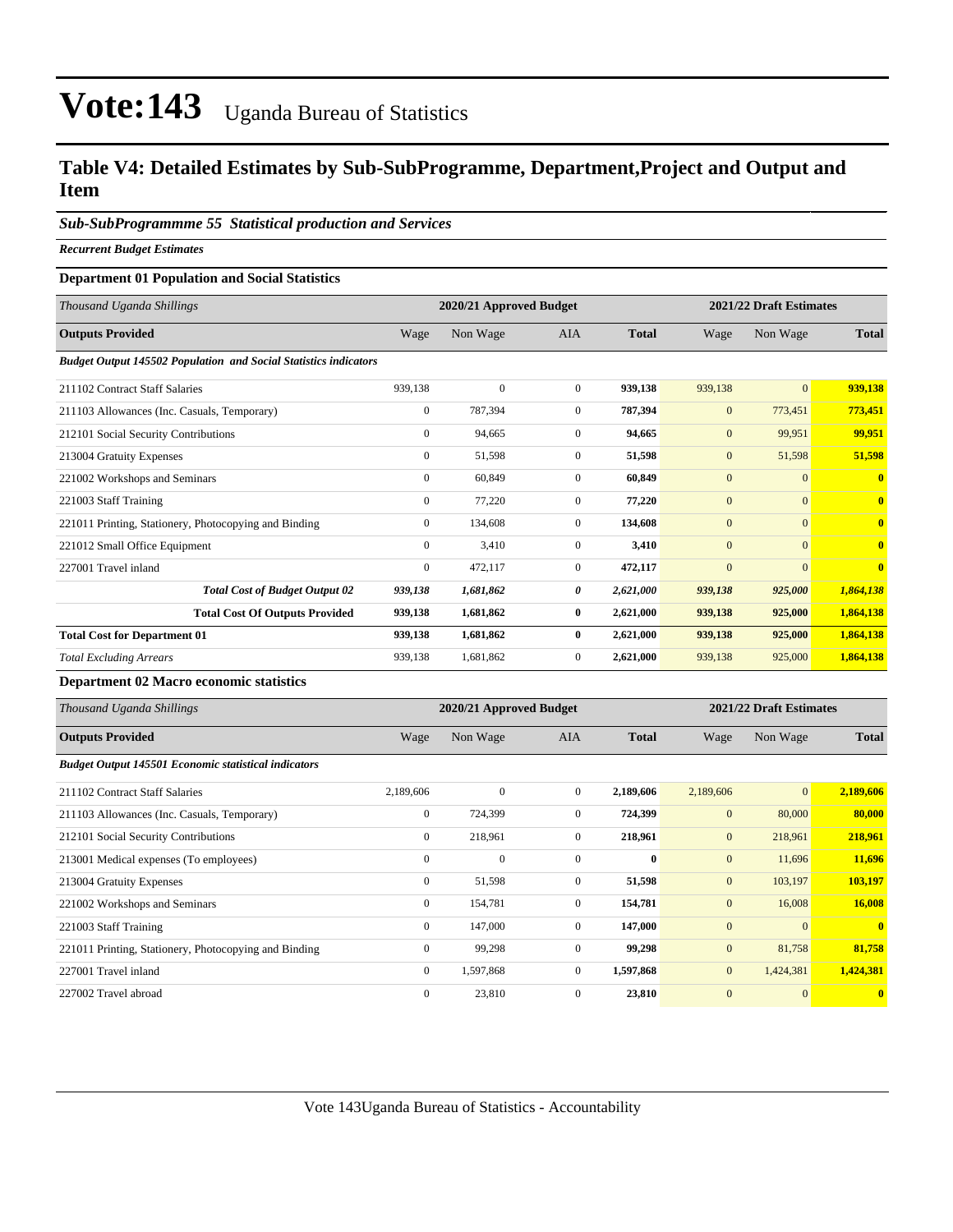| 228002 Maintenance - Vehicles                                      | $\mathbf{0}$                                       | 30,300       | $\mathbf{0}$     | 30,300       | $\mathbf{0}$ | $\mathbf{0}$   | $\bf{0}$                |
|--------------------------------------------------------------------|----------------------------------------------------|--------------|------------------|--------------|--------------|----------------|-------------------------|
| <b>Total Cost of Budget Output 01</b>                              | 2,189,606                                          | 3,048,015    | 0                | 5,237,621    | 2,189,606    | 1,936,000      | 4,125,606               |
| <b>Total Cost Of Outputs Provided</b>                              | 2,189,606                                          | 3,048,015    | $\bf{0}$         | 5,237,621    | 2,189,606    | 1,936,000      | 4,125,606               |
| <b>Total Cost for Department 02</b>                                | 2,189,606                                          | 3,048,015    | $\bf{0}$         | 5,237,621    | 2,189,606    | 1,936,000      | 4,125,606               |
| <b>Total Excluding Arrears</b>                                     | 2,189,606                                          | 3,048,015    | $\boldsymbol{0}$ | 5,237,621    | 2,189,606    | 1,936,000      | 4,125,606               |
| <b>Department 03 Business and Industry Statistics</b>              |                                                    |              |                  |              |              |                |                         |
| Thousand Uganda Shillings                                          | 2020/21 Approved Budget<br>2021/22 Draft Estimates |              |                  |              |              |                |                         |
| <b>Outputs Provided</b>                                            | Wage                                               | Non Wage     | <b>AIA</b>       | <b>Total</b> | Wage         | Non Wage       | <b>Total</b>            |
| <b>Budget Output 145503 Industrial and Agricultural indicators</b> |                                                    |              |                  |              |              |                |                         |
| 211102 Contract Staff Salaries                                     | 1,321,993                                          | $\mathbf{0}$ | $\mathbf{0}$     | 1,321,993    | 1,321,993    | $\overline{0}$ | 1,321,993               |
| 211103 Allowances (Inc. Casuals, Temporary)                        | $\boldsymbol{0}$                                   | 522,960      | $\mathbf{0}$     | 522,960      | $\mathbf{0}$ | $\mathbf{0}$   | $\overline{\mathbf{0}}$ |
| 212101 Social Security Contributions                               | $\mathbf{0}$                                       | 132,199      | $\overline{0}$   | 132,199      | $\mathbf{0}$ | 136,890        | 136,890                 |
| 213001 Medical expenses (To employees)                             | $\boldsymbol{0}$                                   | 45,360       | $\mathbf{0}$     | 45,360       | $\mathbf{0}$ | $\mathbf{0}$   | $\overline{\mathbf{0}}$ |
| 213004 Gratuity Expenses                                           | $\mathbf{0}$                                       | 51,598       | $\overline{0}$   | 51,598       | $\mathbf{0}$ | 51,598         | 51,598                  |
| 221001 Advertising and Public Relations                            | $\boldsymbol{0}$                                   | 34,000       | $\mathbf{0}$     | 34,000       | $\mathbf{0}$ | $\mathbf{0}$   | $\bf{0}$                |
| 221002 Workshops and Seminars                                      | $\boldsymbol{0}$                                   | 635,266      | $\overline{0}$   | 635,266      | $\mathbf{0}$ | $\mathbf{0}$   | $\bf{0}$                |
| 221003 Staff Training                                              | $\boldsymbol{0}$                                   | 70,384       | $\overline{0}$   | 70,384       | $\mathbf{0}$ | $\mathbf{0}$   | $\overline{\mathbf{0}}$ |
| 221011 Printing, Stationery, Photocopying and Binding              | $\mathbf{0}$                                       | 20,880       | $\overline{0}$   | 20,880       | $\mathbf{0}$ | $\mathbf{0}$   | $\bf{0}$                |
| 221012 Small Office Equipment                                      | $\mathbf{0}$                                       | 400          | $\mathbf{0}$     | 400          | $\mathbf{0}$ | $\mathbf{0}$   | $\bf{0}$                |
| 225001 Consultancy Services- Short term                            | $\mathbf{0}$                                       | 125,000      | $\overline{0}$   | 125,000      | $\mathbf{0}$ | $\mathbf{0}$   | $\bf{0}$                |
| 227001 Travel inland                                               | $\mathbf{0}$                                       | 2,579,698    | $\overline{0}$   | 2,579,698    | $\mathbf{0}$ | 1,570,512      | 1,570,512               |
| 227002 Travel abroad                                               | $\mathbf{0}$                                       | 16,000       | $\overline{0}$   | 16,000       | $\mathbf{0}$ | $\mathbf{0}$   | $\bf{0}$                |
| 227004 Fuel, Lubricants and Oils                                   | $\mathbf{0}$                                       | 12,600       | $\overline{0}$   | 12,600       | $\mathbf{0}$ | $\mathbf{0}$   | $\overline{\mathbf{0}}$ |
| 228002 Maintenance - Vehicles                                      | $\mathbf{0}$                                       | 25,200       | $\overline{0}$   | 25,200       | $\mathbf{0}$ | $\Omega$       | $\overline{\mathbf{0}}$ |
| <b>Total Cost of Budget Output 03</b>                              | 1,321,993                                          | 4,271,545    | 0                | 5,593,538    | 1,321,993    | 1,759,000      | 3,080,993               |
| <b>Total Cost Of Outputs Provided</b>                              | 1,321,993                                          | 4,271,545    | 0                | 5,593,538    | 1,321,993    | 1,759,000      | 3,080,993               |
| <b>Total Cost for Department 03</b>                                | 1,321,993                                          | 4,271,545    | $\bf{0}$         | 5,593,538    | 1,321,993    | 1,759,000      | 3,080,993               |
| <b>Total Excluding Arrears</b>                                     | 1,321,993                                          | 4,271,545    | $\boldsymbol{0}$ | 5,593,538    | 1,321,993    | 1,759,000      | 3,080,993               |
| Department 04 Statistical Coordination Services                    |                                                    |              |                  |              |              |                |                         |

#### **Department 04 Statistical Coordination Services**

| Thousand Uganda Shillings                                                                |           | 2020/21 Approved Budget |     |              | 2021/22 Draft Estimates |                 |              |
|------------------------------------------------------------------------------------------|-----------|-------------------------|-----|--------------|-------------------------|-----------------|--------------|
| <b>Outputs Provided</b>                                                                  | Wage      | Non Wage                | AIA | <b>Total</b> | Wage                    | Non Wage        | <b>Total</b> |
| <b>Budget Output 145506 Statistical Coordination and Administrative Support Services</b> |           |                         |     |              |                         |                 |              |
| 211102 Contract Staff Salaries                                                           | 1.002.420 | $\mathbf{0}$            |     | 1.002.420    | 1,002,420               | $\vert 0 \vert$ | 1.002.420    |
| 211103 Allowances (Inc. Casuals, Temporary)                                              | $\Omega$  | 48.100                  |     | 48.100       | $\mathbf{0}$            | 492,000         | 492,000      |
| 212101 Social Security Contributions                                                     | 0         | 100.242                 |     | 100.242      | $\mathbf{0}$            | 100,242         | 100.242      |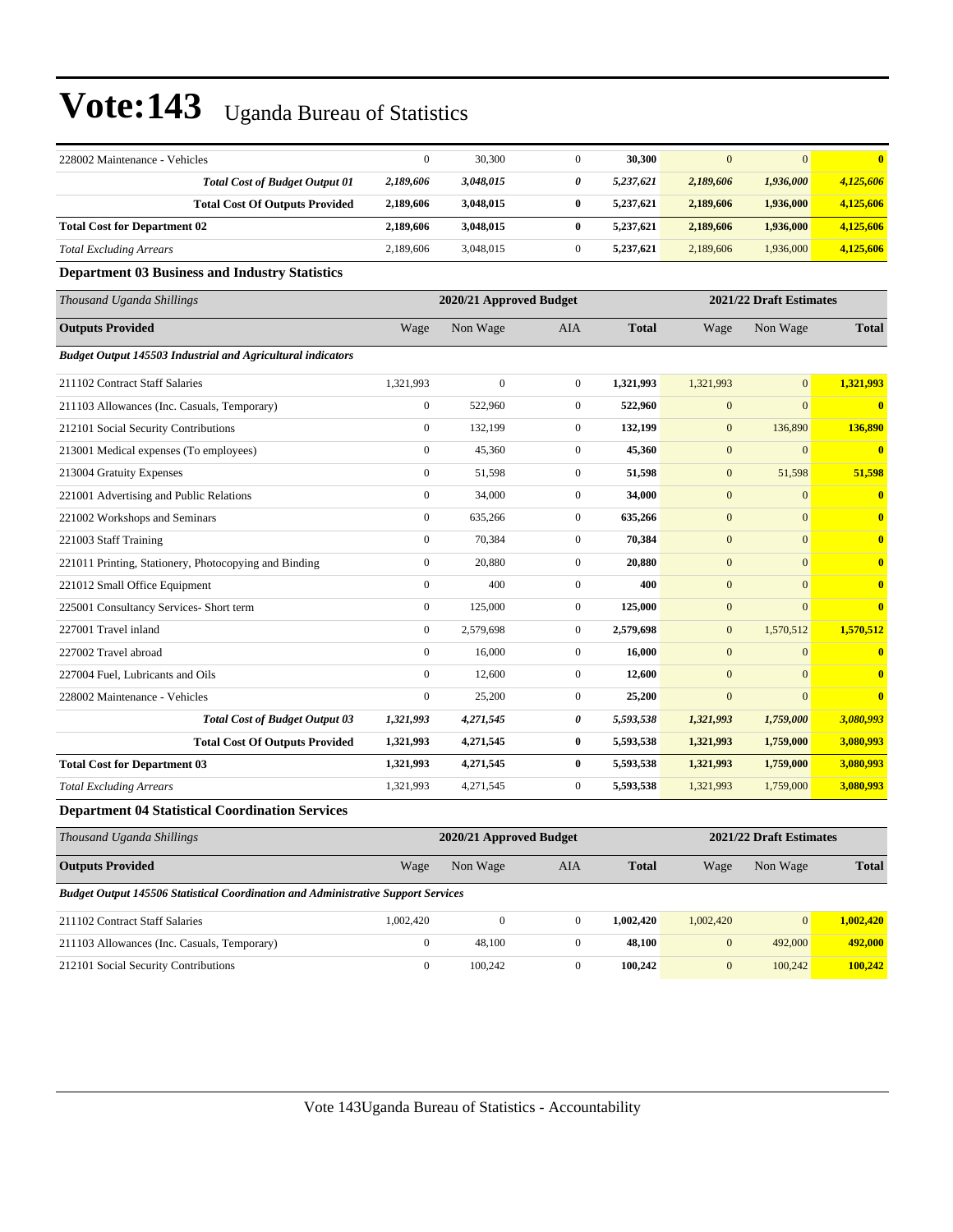| 213004 Gratuity Expenses                                              | $\boldsymbol{0}$ | 51,598                    | $\boldsymbol{0}$ | 51,598       | $\boldsymbol{0}$ | 51,598                    | 51,598                  |
|-----------------------------------------------------------------------|------------------|---------------------------|------------------|--------------|------------------|---------------------------|-------------------------|
| 221002 Workshops and Seminars                                         | $\boldsymbol{0}$ | 352,400                   | $\boldsymbol{0}$ | 352,400      | $\mathbf{0}$     | $\mathbf{0}$              | $\mathbf{0}$            |
| 221003 Staff Training                                                 | $\mathbf{0}$     | 24,000                    | $\boldsymbol{0}$ | 24,000       | $\mathbf{0}$     | $\mathbf{0}$              | $\overline{\mathbf{0}}$ |
| 221008 Computer supplies and Information Technology (IT)              | $\boldsymbol{0}$ | $\overline{0}$            | $\boldsymbol{0}$ | $\bf{0}$     | $\mathbf{0}$     | 29,910                    | 29,910                  |
| 221011 Printing, Stationery, Photocopying and Binding                 | $\mathbf{0}$     | 11,960                    | $\overline{0}$   | 11,960       | $\mathbf{0}$     | 55,250                    | 55,250                  |
| 222001 Telecommunications                                             | $\boldsymbol{0}$ | $\mathbf{0}$              | $\boldsymbol{0}$ | $\bf{0}$     | $\boldsymbol{0}$ | 171,000                   | 171,000                 |
| 227001 Travel inland                                                  | $\mathbf{0}$     | 100,000                   | $\overline{0}$   | 100,000      | $\mathbf{0}$     | 490,000                   | 490,000                 |
| 227004 Fuel, Lubricants and Oils                                      | $\boldsymbol{0}$ | $\mathbf{0}$              | $\overline{0}$   | $\bf{0}$     | $\mathbf{0}$     | 340,000                   | 340,000                 |
| <b>Total Cost of Budget Output 06</b>                                 | 1,002,420        | 688,300                   | 0                | 1,690,721    | 1,002,420        | 1,730,000                 | 2,732,420               |
| <b>Total Cost Of Outputs Provided</b>                                 | 1,002,420        | 688,300                   | $\bf{0}$         | 1,690,721    | 1,002,420        | 1,730,000                 | 2,732,420               |
| <b>Total Cost for Department 04</b>                                   | 1,002,420        | 688,300                   | $\bf{0}$         | 1,690,721    | 1,002,420        | 1,730,000                 | 2,732,420               |
| <b>Total Excluding Arrears</b>                                        | 1,002,420        | 688,300                   | $\boldsymbol{0}$ | 1,690,721    | 1,002,420        | 1,730,000                 | 2,732,420               |
| <b>Department 05 District Statistics and Capacity Building</b>        |                  |                           |                  |              |                  |                           |                         |
| Thousand Uganda Shillings                                             |                  | 2020/21 Approved Budget   |                  |              |                  | 2021/22 Draft Estimates   |                         |
| <b>Outputs Provided</b>                                               | Wage             | Non Wage                  | <b>AIA</b>       | <b>Total</b> | Wage             | Non Wage                  | <b>Total</b>            |
| <b>Budget Output 145504 District Statistics and Capacity Building</b> |                  |                           |                  |              |                  |                           |                         |
| 211102 Contract Staff Salaries                                        | 1,028,354        | $\mathbf{0}$              | $\boldsymbol{0}$ | 1,028,354    | 1,028,354        | $\overline{0}$            | 1,028,354               |
| 212101 Social Security Contributions                                  | $\mathbf{0}$     | 102,835                   | $\overline{0}$   | 102,835      | $\mathbf{0}$     | 102,835                   | 102,835                 |
| 213004 Gratuity Expenses                                              | $\boldsymbol{0}$ | 51,598                    | $\boldsymbol{0}$ | 51,598       | $\mathbf{0}$     | 51,598                    | 51,598                  |
| 221002 Workshops and Seminars                                         | $\boldsymbol{0}$ | 155,462                   | $\boldsymbol{0}$ | 155,462      | $\mathbf{0}$     | $\mathbf{0}$              | $\bf{0}$                |
| 221003 Staff Training                                                 | $\boldsymbol{0}$ | $\boldsymbol{0}$          | $\boldsymbol{0}$ | $\bf{0}$     | $\boldsymbol{0}$ | 40,000                    | 40,000                  |
| 221008 Computer supplies and Information Technology (IT)              | $\boldsymbol{0}$ | $\mathbf{0}$              | $\boldsymbol{0}$ | $\bf{0}$     | $\boldsymbol{0}$ | 42,000                    | 42,000                  |
| 221009 Welfare and Entertainment                                      | $\boldsymbol{0}$ | 2,400                     | $\overline{0}$   | 2,400        | $\boldsymbol{0}$ | 2,400                     | 2,400                   |
| 221011 Printing, Stationery, Photocopying and Binding                 | $\mathbf{0}$     | $\mathbf{0}$              | $\overline{0}$   | $\bf{0}$     | $\mathbf{0}$     | 4,000                     | 4,000                   |
| 222001 Telecommunications                                             | $\mathbf{0}$     | $\mathbf{0}$              | $\mathbf{0}$     | $\bf{0}$     | $\boldsymbol{0}$ | 810,755                   | 810,755                 |
| 225001 Consultancy Services- Short term                               | $\mathbf{0}$     | $\mathbf{0}$              | $\boldsymbol{0}$ | $\bf{0}$     | $\mathbf{0}$     | 4,998                     | 4,998                   |
| 227001 Travel inland                                                  | $\mathbf{0}$     | 129,351                   | $\overline{0}$   | 129,351      | $\mathbf{0}$     | 5,573,413                 | 5,573,413               |
| <b>Total Cost of Budget Output 04</b>                                 | 1,028,354        | 441,646                   | 0                | 1,470,000    | 1,028,354        | 6,632,000                 | 7,660,354               |
| <b>Total Cost Of Outputs Provided</b>                                 | 1,028,354        | 441,646                   | $\bf{0}$         | 1,470,000    | 1,028,354        | 6,632,000                 | 7,660,354               |
| <b>Total Cost for Department 05</b>                                   | 1,028,354        | 441,646                   | $\bf{0}$         | 1,470,000    | 1,028,354        | 6,632,000                 | 7,660,354               |
| <b>Total Excluding Arrears</b>                                        | 1,028,354        | 441,646                   | $\boldsymbol{0}$ | 1,470,000    | 1,028,354        | 6,632,000                 | 7,660,354               |
| <b>Department 06 Information Technology Services</b>                  |                  |                           |                  |              |                  |                           |                         |
| Thousand Hounda Chillipse                                             |                  | $2020/21$ Approved Pudget |                  |              |                  | $2021/22$ Draft Estimates |                         |

| Thousand Uganda Shillings                                            |           | 2020/21 Approved Budget |     |              |           |          | 2021/22 Draft Estimates |  |
|----------------------------------------------------------------------|-----------|-------------------------|-----|--------------|-----------|----------|-------------------------|--|
| <b>Outputs Provided</b>                                              | Wage      | Non Wage                | AIA | <b>Total</b> | Wage      | Non Wage | <b>Total</b>            |  |
| Budget Output 145505 National statistical system database maintained |           |                         |     |              |           |          |                         |  |
| 211102 Contract Staff Salaries                                       | 1,303,409 |                         |     | 1.303.409    | 1.303.409 |          | 1.303,409               |  |
| 212101 Social Security Contributions                                 |           | 130.341                 |     | 130.341      | 0         | 130.341  | 130.341                 |  |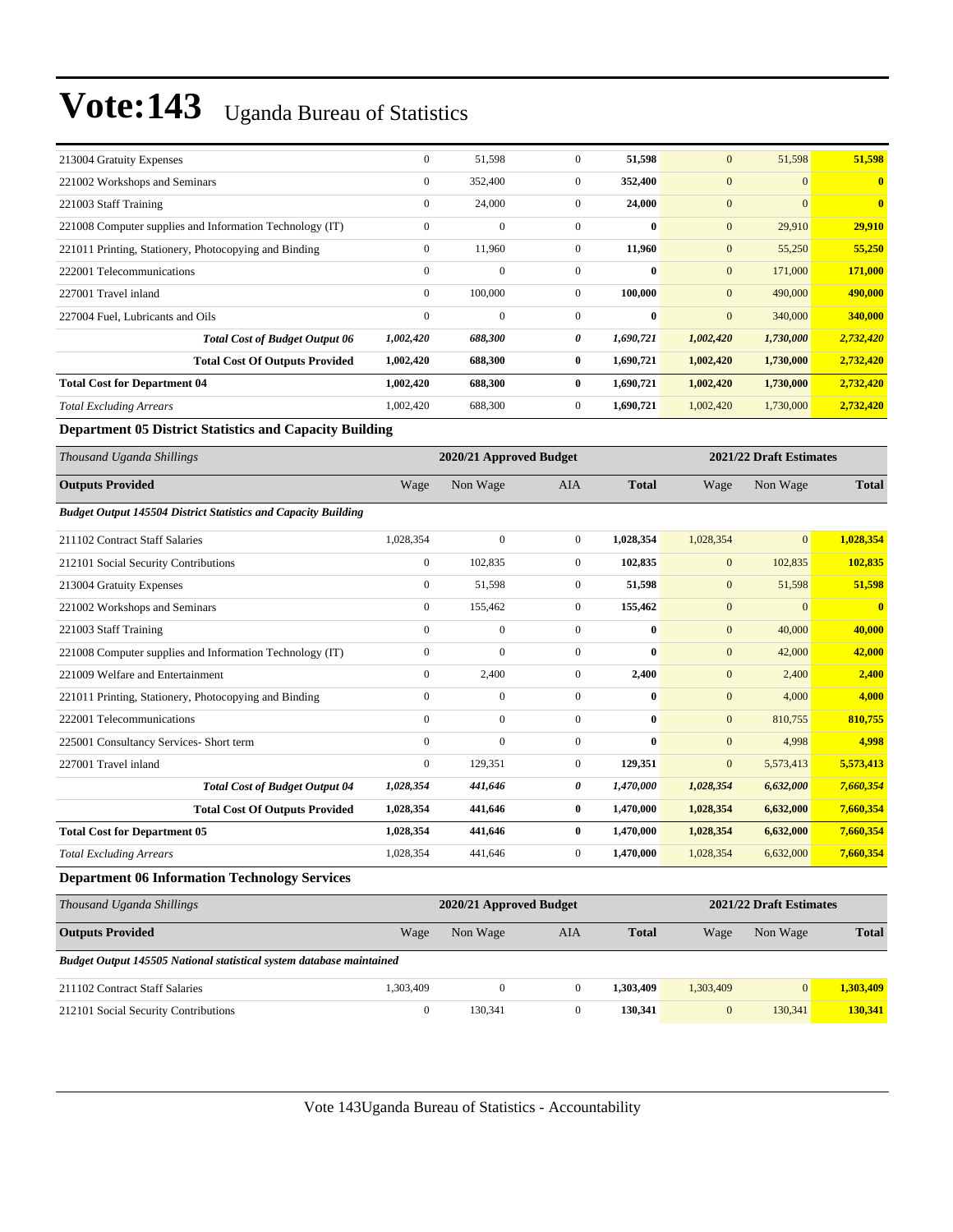| 213004 Gratuity Expenses                                                          | $\mathbf{0}$     | 51,598                  | $\boldsymbol{0}$ | 51,598       | $\mathbf{0}$     | 51,598                  | 51,598       |
|-----------------------------------------------------------------------------------|------------------|-------------------------|------------------|--------------|------------------|-------------------------|--------------|
| 221002 Workshops and Seminars                                                     | $\mathbf{0}$     | 29,000                  | $\mathbf{0}$     | 29,000       | $\mathbf{0}$     | 18,639                  | 18,639       |
| 221003 Staff Training                                                             | $\mathbf{0}$     | 98,000                  | $\mathbf{0}$     | 98,000       | $\mathbf{0}$     | $\overline{0}$          | $\bf{0}$     |
| 221008 Computer supplies and Information Technology (IT)                          | $\mathbf{0}$     | 68,800                  | $\mathbf{0}$     | 68,800       | $\mathbf{0}$     | $\mathbf{0}$            | $\bf{0}$     |
| 221011 Printing, Stationery, Photocopying and Binding                             | $\boldsymbol{0}$ | 1,600                   | $\boldsymbol{0}$ | 1,600        | $\boldsymbol{0}$ | $\mathbf{0}$            | $\bf{0}$     |
| 221017 Subscriptions                                                              | $\mathbf{0}$     | 181,200                 | $\mathbf{0}$     | 181,200      | $\mathbf{0}$     | $\mathbf{0}$            | $\bf{0}$     |
| 226001 Insurances                                                                 | $\mathbf{0}$     | 40,000                  | $\boldsymbol{0}$ | 40,000       | $\mathbf{0}$     | $\mathbf{0}$            | $\bf{0}$     |
| 227001 Travel inland                                                              | $\mathbf{0}$     | 10,080                  | $\mathbf{0}$     | 10,080       | $\mathbf{0}$     | $\overline{0}$          | $\bf{0}$     |
| 228003 Maintenance - Machinery, Equipment & Furniture                             | $\boldsymbol{0}$ | 7,500                   | $\boldsymbol{0}$ | 7,500        | $\mathbf{0}$     | $\overline{0}$          | $\bf{0}$     |
| <b>Total Cost of Budget Output 05</b>                                             | 1,303,409        | 618,119                 | 0                | 1,921,528    | 1,303,409        | 200,578                 | 1,503,987    |
| <b>Total Cost Of Outputs Provided</b>                                             | 1,303,409        | 618,119                 | $\bf{0}$         | 1,921,528    | 1,303,409        | 200,578                 | 1,503,987    |
| <b>Total Cost for Department 06</b>                                               | 1,303,409        | 618,119                 | $\bf{0}$         | 1,921,528    | 1,303,409        | 200,578                 | 1,503,987    |
| <b>Total Excluding Arrears</b>                                                    | 1,303,409        | 618,119                 | $\mathbf{0}$     | 1,921,528    | 1,303,409        | 200,578                 | 1,503,987    |
| <b>Department 07 Administrative Services</b>                                      |                  |                         |                  |              |                  |                         |              |
|                                                                                   |                  |                         |                  |              |                  |                         |              |
| Thousand Uganda Shillings                                                         |                  | 2020/21 Approved Budget |                  |              |                  | 2021/22 Draft Estimates |              |
| <b>Outputs Provided</b>                                                           | Wage             | Non Wage                | <b>AIA</b>       | <b>Total</b> | Wage             | Non Wage                | <b>Total</b> |
| Budget Output 145506 Statistical Coordination and Administrative Support Services |                  |                         |                  |              |                  |                         |              |
| 211102 Contract Staff Salaries                                                    | 3,238,032        | $\boldsymbol{0}$        | $\boldsymbol{0}$ | 3,238,032    | 3,238,032        | $\mathbf{0}$            | 3,238,032    |
| 211103 Allowances (Inc. Casuals, Temporary)                                       | $\mathbf{0}$     | 1,208,734               | $\mathbf{0}$     | 1,208,734    | $\boldsymbol{0}$ | 658,506                 | 658,506      |
| 212101 Social Security Contributions                                              | $\theta$         | 323,803                 | $\boldsymbol{0}$ | 323,803      | $\mathbf{0}$     | 323,803                 | 323,803      |
| 213001 Medical expenses (To employees)                                            | $\mathbf{0}$     | 13,000                  | $\mathbf{0}$     | 13,000       | $\mathbf{0}$     | 1,000,000               | 1,000,000    |
| 213002 Incapacity, death benefits and funeral expenses                            | $\boldsymbol{0}$ | 43,000                  | $\boldsymbol{0}$ | 43,000       | $\boldsymbol{0}$ | 100,000                 | 100,000      |
| 213004 Gratuity Expenses                                                          | $\mathbf{0}$     | 304,854                 | $\boldsymbol{0}$ | 304,854      | $\mathbf{0}$     | 600,000                 | 600,000      |
| 221001 Advertising and Public Relations                                           | $\mathbf{0}$     | 2,500                   | $\mathbf{0}$     | 2,500        | $\mathbf{0}$     | 9,700                   | 9,700        |
| 221002 Workshops and Seminars                                                     | $\mathbf{0}$     | 75,000                  | $\mathbf{0}$     | 75,000       | $\mathbf{0}$     | 80,000                  | 80,000       |
| 221003 Staff Training                                                             | $\boldsymbol{0}$ | 30,000                  | $\boldsymbol{0}$ | 30,000       | $\mathbf{0}$     | 301,150                 | 301,150      |
| 221004 Recruitment Expenses                                                       | $\boldsymbol{0}$ | 30,000                  | $\boldsymbol{0}$ | 30,000       | $\mathbf{0}$     | 55,000                  | 55,000       |

221008 Computer supplies and Information Technology (IT) 0 8,000 0 **8,000** 0 142,618 **142,618** 221009 Welfare and Entertainment 0 370,050 0 **370,050** 0 322,050 **322,050** 221011 Printing, Stationery, Photocopying and Binding 0 79,268 0 **79,268** 0 57,448 **57,448** 221012 Small Office Equipment 0 16,300 0 **16,300** 0 100,000 **100,000** 222002 Postage and Courier 0 21,500 0 **21,500** 0 21,500 **21,500** 223002 Rates 0 81,000 0 **81,000** 0 82,000 **82,000** 223003 Rent – (Produced Assets) to private entities 0 69,000 0 69,000 0 **69,000** 0 70,792 70,792 223004 Guard and Security services 0 274,384 0 **274,384** 0 254,069 **254,069** 223005 Electricity 0 100,000 0 **100,000** 0 253,800 **253,800** 223006 Water 0 60,000 0 **60,000** 0 106,400 **106,400**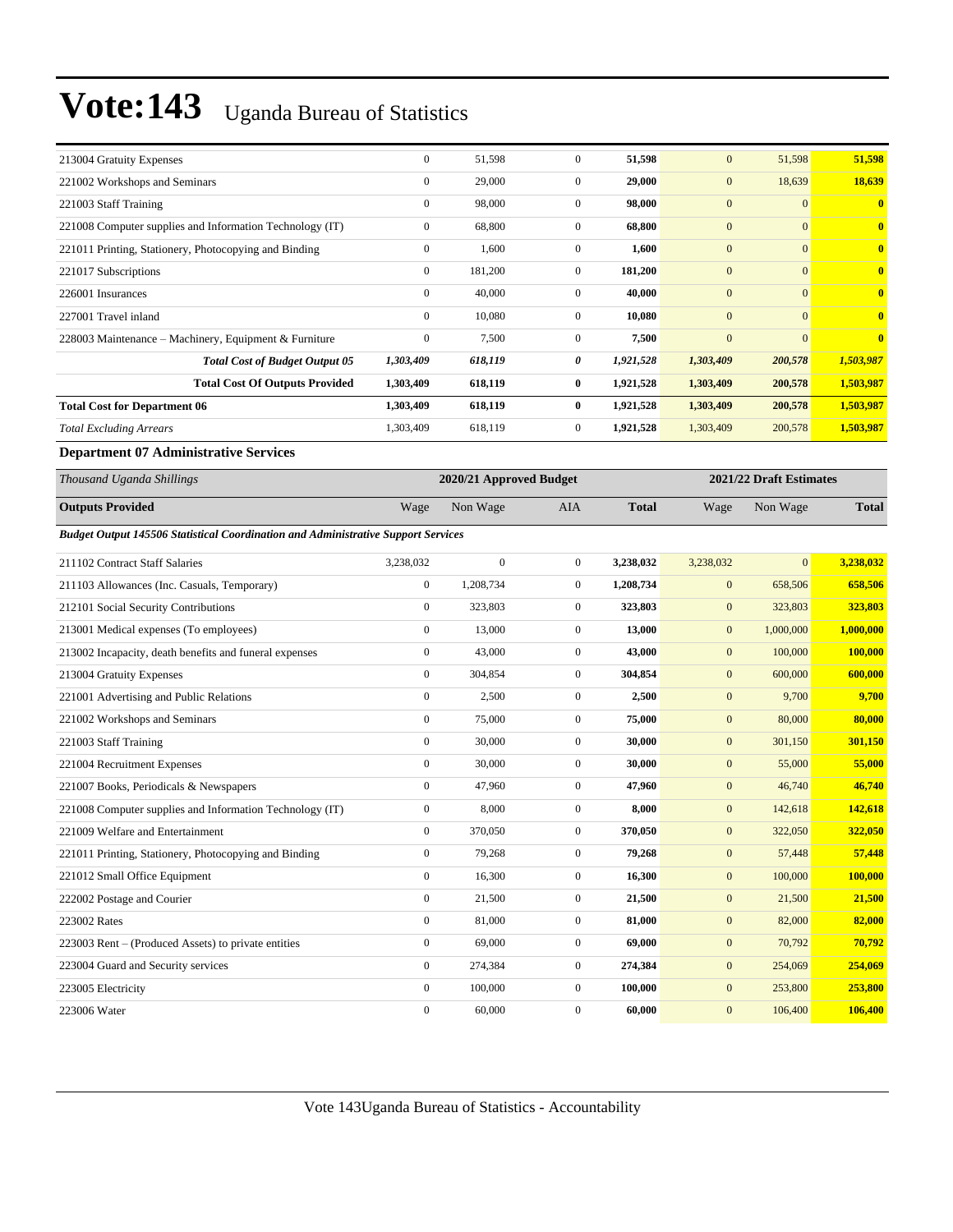| 224004 Cleaning and Sanitation                        | $\mathbf{0}$     | 108,000      | $\mathbf{0}$   | 108,000   | $\mathbf{0}$ | 350,000   | 350,000    |
|-------------------------------------------------------|------------------|--------------|----------------|-----------|--------------|-----------|------------|
| 225001 Consultancy Services- Short term               | $\mathbf{0}$     | $\mathbf{0}$ | $\mathbf{0}$   | $\bf{0}$  | $\mathbf{0}$ | 57,000    | 57,000     |
| 226001 Insurances                                     | $\mathbf{0}$     | 61,770       | $\mathbf{0}$   | 61,770    | $\mathbf{0}$ | 291,770   | 291,770    |
| 227001 Travel inland                                  | $\mathbf{0}$     | 233,325      | $\mathbf{0}$   | 233,325   | $\mathbf{0}$ | 1,159,238 | 1,159,238  |
| 227002 Travel abroad                                  | $\mathbf{0}$     | 81,200       | $\overline{0}$ | 81,200    | $\mathbf{0}$ | 82,500    | 82,500     |
| 227004 Fuel, Lubricants and Oils                      | $\mathbf{0}$     | 400,000      | $\mathbf{0}$   | 400,000   | $\mathbf{0}$ | 608,000   | 608,000    |
| 228001 Maintenance - Civil                            | $\mathbf{0}$     | $\mathbf{0}$ | $\mathbf{0}$   | $\bf{0}$  | $\mathbf{0}$ | 201,960   | 201,960    |
| 228002 Maintenance - Vehicles                         | $\mathbf{0}$     | 482,917      | $\overline{0}$ | 482,917   | $\mathbf{0}$ | 737,396   | 737,396    |
| 228003 Maintenance – Machinery, Equipment & Furniture | $\boldsymbol{0}$ | 32,280       | $\mathbf{0}$   | 32,280    | $\mathbf{0}$ | 28,560    | 28,560     |
| <b>Total Cost of Budget Output 06</b>                 | 3,238,032        | 4,557,844    | 0              | 7,795,876 | 3,238,032    | 8,102,000 | 11,340,032 |
| <b>Total Cost Of Outputs Provided</b>                 | 3,238,032        | 4,557,844    | $\bf{0}$       | 7,795,876 | 3,238,032    | 8,102,000 | 11,340,032 |
| <b>Total Cost for Department 07</b>                   | 3,238,032        | 4,557,844    | $\bf{0}$       | 7,795,876 | 3,238,032    | 8,102,000 | 11,340,032 |
| <b>Total Excluding Arrears</b>                        | 3,238,032        | 4,557,844    | $\overline{0}$ | 7,795,876 | 3,238,032    | 8,102,000 | 11,340,032 |

**Department 08 Communication and Public Relations**

| Thousand Uganda Shillings                                                                |                  | 2020/21 Approved Budget |                  |              |              | 2021/22 Draft Estimates |                         |
|------------------------------------------------------------------------------------------|------------------|-------------------------|------------------|--------------|--------------|-------------------------|-------------------------|
| <b>Outputs Provided</b>                                                                  | Wage             | Non Wage                | <b>AIA</b>       | <b>Total</b> | Wage         | Non Wage                | <b>Total</b>            |
| <b>Budget Output 145506 Statistical Coordination and Administrative Support Services</b> |                  |                         |                  |              |              |                         |                         |
| 211102 Contract Staff Salaries                                                           | 671,855          | $\mathbf{0}$            | $\overline{0}$   | 671,855      | 671,855      | $\overline{0}$          | 671,855                 |
| 212101 Social Security Contributions                                                     | $\boldsymbol{0}$ | 67,185                  | $\overline{0}$   | 67,185       | $\mathbf{0}$ | 113,567                 | 113,567                 |
| 213004 Gratuity Expenses                                                                 | $\mathbf{0}$     | 49,282                  | $\overline{0}$   | 49,282       | $\mathbf{0}$ | $\overline{0}$          | $\overline{\mathbf{0}}$ |
| 221001 Advertising and Public Relations                                                  | $\mathbf{0}$     | 433,389                 | $\overline{0}$   | 433,389      | $\mathbf{0}$ | 1,607,433               | 1,607,433               |
| 221002 Workshops and Seminars                                                            | $\mathbf{0}$     | $\overline{0}$          | $\overline{0}$   | $\bf{0}$     | $\mathbf{0}$ | 60,000                  | 60,000                  |
| 221003 Staff Training                                                                    | $\Omega$         | $\theta$                | $\overline{0}$   | $\mathbf{0}$ | $\mathbf{0}$ | 83,000                  | 83,000                  |
| 221007 Books, Periodicals & Newspapers                                                   | $\mathbf{0}$     | $\overline{0}$          | $\mathbf{0}$     | $\bf{0}$     | $\mathbf{0}$ | 8,000                   | 8,000                   |
| 221008 Computer supplies and Information Technology (IT)                                 | $\mathbf{0}$     | 13,700                  | $\overline{0}$   | 13,700       | $\mathbf{0}$ | 128,000                 | 128,000                 |
| 221011 Printing, Stationery, Photocopying and Binding                                    | $\mathbf{0}$     | 149,630                 | $\overline{0}$   | 149,630      | $\mathbf{0}$ | $\mathbf{0}$            | $\overline{\mathbf{0}}$ |
| 227001 Travel inland                                                                     | $\Omega$         | 229,099                 | $\overline{0}$   | 229,099      | $\mathbf{0}$ | $\overline{0}$          | $\overline{\mathbf{0}}$ |
| 228003 Maintenance - Machinery, Equipment & Furniture                                    | $\mathbf{0}$     | 8,000                   | $\overline{0}$   | 8,000        | $\mathbf{0}$ | $\overline{0}$          | $\overline{\mathbf{0}}$ |
| <b>Total Cost of Budget Output 06</b>                                                    | 671,855          | 950,286                 | 0                | 1,622,141    | 671,855      | 2,000,000               | 2,671,855               |
| <b>Total Cost Of Outputs Provided</b>                                                    | 671,855          | 950,286                 | $\bf{0}$         | 1,622,141    | 671,855      | 2,000,000               | 2,671,855               |
| <b>Total Cost for Department 08</b>                                                      | 671,855          | 950,286                 | $\bf{0}$         | 1,622,141    | 671,855      | 2,000,000               | 2,671,855               |
| <b>Total Excluding Arrears</b>                                                           | 671,855          | 950,286                 | $\boldsymbol{0}$ | 1,622,141    | 671,855      | 2,000,000               | 2,671,855               |
| <b>Department 09 Financial Services</b>                                                  |                  |                         |                  |              |              |                         |                         |
| Thousand Uganda Shillings                                                                |                  | 2020/21 Approved Budget |                  |              |              | 2021/22 Draft Estimates |                         |
| <b>Outputs Provided</b>                                                                  | Wage             | Non Wage                | <b>AIA</b>       | <b>Total</b> | Wage         | Non Wage                | <b>Total</b>            |
| <b>Budget Output 145506 Statistical Coordination and Administrative Support Services</b> |                  |                         |                  |              |              |                         |                         |

211102 Contract Staff Salaries 849,225 0 0 **849,225** 849,225 0 **849,225**

Vote 143Uganda Bureau of Statistics - Accountability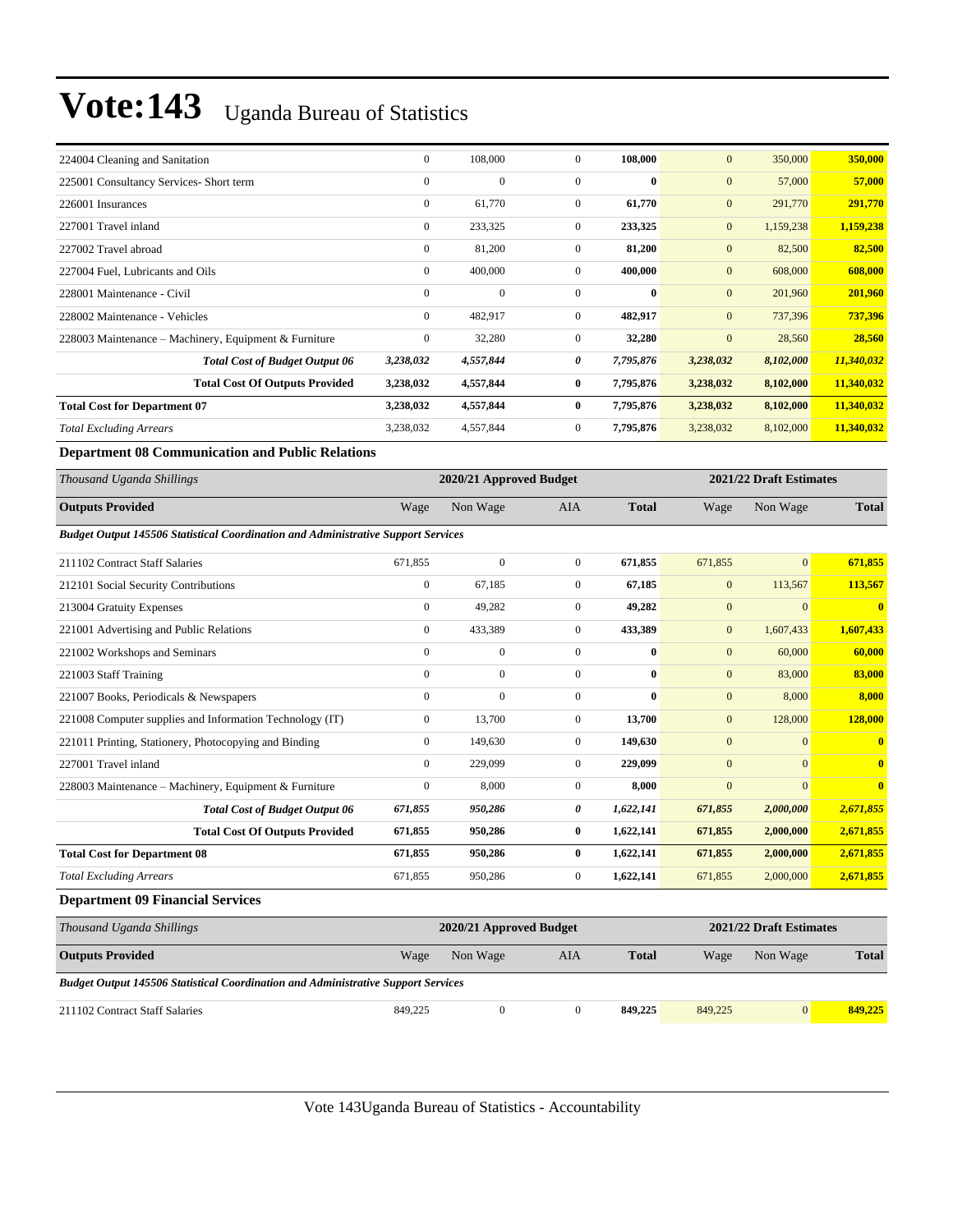| 211103 Allowances (Inc. Casuals, Temporary)              | $\mathbf{0}$     | 230,235        | $\Omega$       | 230,235      | $\mathbf{0}$     | 180,000        | 180,000      |
|----------------------------------------------------------|------------------|----------------|----------------|--------------|------------------|----------------|--------------|
| 212101 Social Security Contributions                     | $\mathbf{0}$     | 84,923         | $\overline{0}$ | 84,923       | $\mathbf{0}$     | 84,923         | 84,923       |
| 213004 Gratuity Expenses                                 | $\mathbf{0}$     | 49,282         | $\overline{0}$ | 49,282       | $\mathbf{0}$     | 49,282         | 49,282       |
| 221002 Workshops and Seminars                            | $\mathbf{0}$     | 275,738        | $\overline{0}$ | 275,738      | $\mathbf{0}$     | 100,000        | 100,000      |
| 221003 Staff Training                                    | $\mathbf{0}$     | 212,000        | $\overline{0}$ | 212,000      | $\mathbf{0}$     | 220,000        | 220,000      |
| 221008 Computer supplies and Information Technology (IT) | $\boldsymbol{0}$ | 40,000         | $\overline{0}$ | 40,000       | $\boldsymbol{0}$ | 690,000        | 690,000      |
| 221009 Welfare and Entertainment                         | $\mathbf{0}$     | $\overline{0}$ | $\overline{0}$ | $\bf{0}$     | $\mathbf{0}$     | 12,000         | 12,000       |
| 221011 Printing, Stationery, Photocopying and Binding    | $\mathbf{0}$     | 30,300         | $\overline{0}$ | 30,300       | $\mathbf{0}$     | 100,000        | 100,000      |
| 221012 Small Office Equipment                            | $\mathbf{0}$     | $\mathbf{0}$   | $\overline{0}$ | $\bf{0}$     | $\overline{0}$   | 97,000         | 97,000       |
| 221016 IFMS Recurrent costs                              | $\mathbf{0}$     | 50,000         | $\overline{0}$ | 50,000       | $\mathbf{0}$     | 100,000        | 100,000      |
| 221017 Subscriptions                                     | $\mathbf{0}$     | 11,270         | $\overline{0}$ | 11,270       | $\boldsymbol{0}$ | $\overline{0}$ | $\bf{0}$     |
| 222001 Telecommunications                                | $\mathbf{0}$     | $\Omega$       | $\Omega$       | $\mathbf{0}$ | $\mathbf{0}$     | 160,000        | 160,000      |
| 225001 Consultancy Services- Short term                  | $\Omega$         | 10,000         | $\Omega$       | 10,000       | $\mathbf{0}$     | $\Omega$       | $\mathbf{0}$ |
| 226002 Licenses                                          | $\mathbf{0}$     | 25,000         | $\overline{0}$ | 25,000       | $\mathbf{0}$     | 20,000         | 20,000       |
| 227001 Travel inland                                     | $\mathbf{0}$     | 371,603        | $\overline{0}$ | 371,603      | $\mathbf{0}$     | 954,749        | 954,749      |
| 227002 Travel abroad                                     | $\mathbf{0}$     | 75,424         | $\overline{0}$ | 75,424       | $\mathbf{0}$     | 75,000         | 75,000       |
| 228002 Maintenance - Vehicles                            | $\theta$         | $\theta$       | $\Omega$       | $\mathbf{0}$ | $\mathbf{0}$     | 57,046         | 57,046       |
| <b>Total Cost of Budget Output 06</b>                    | 849,225          | 1,465,775      | 0              | 2,315,000    | 849,225          | 2,900,000      | 3,749,225    |
| <b>Total Cost Of Outputs Provided</b>                    | 849,225          | 1,465,775      | $\bf{0}$       | 2,315,000    | 849,225          | 2,900,000      | 3,749,225    |
| <b>Total Cost for Department 09</b>                      | 849,225          | 1,465,775      | $\bf{0}$       | 2,315,000    | 849,225          | 2,900,000      | 3,749,225    |
| <b>Total Excluding Arrears</b>                           | 849,225          | 1,465,775      | $\overline{0}$ | 2,315,000    | 849,225          | 2,900,000      | 3,749,225    |

**Department 10 Internal Audit Services**

| Thousand Uganda Shillings                                                                | 2020/21 Approved Budget |              |                |              | 2021/22 Draft Estimates |                |              |
|------------------------------------------------------------------------------------------|-------------------------|--------------|----------------|--------------|-------------------------|----------------|--------------|
| <b>Outputs Provided</b>                                                                  | Wage                    | Non Wage     | <b>AIA</b>     | <b>Total</b> | Wage                    | Non Wage       | <b>Total</b> |
| <b>Budget Output 145506 Statistical Coordination and Administrative Support Services</b> |                         |              |                |              |                         |                |              |
| 211102 Contract Staff Salaries                                                           | 341,542                 | $\mathbf{0}$ | $\overline{0}$ | 341,542      | 341,542                 | $\overline{0}$ | 341,542      |
| 211103 Allowances (Inc. Casuals, Temporary)                                              | $\mathbf{0}$            | 19,776       | $\overline{0}$ | 19,776       | $\mathbf{0}$            | 80,000         | 80,000       |
| 212101 Social Security Contributions                                                     | $\mathbf{0}$            | 34,154       | $\mathbf{0}$   | 34,154       | $\mathbf{0}$            | 46,654         | 46,654       |
| 213004 Gratuity Expenses                                                                 | $\mathbf{0}$            | 49,282       | $\Omega$       | 49,282       | $\mathbf{0}$            | 49,282         | 49,282       |
| 221003 Staff Training                                                                    | $\mathbf{0}$            | 63,436       | $\overline{0}$ | 63,436       | $\mathbf{0}$            | 200,000        | 200,000      |
| 221008 Computer supplies and Information Technology (IT)                                 | $\mathbf{0}$            | 6,000        | $\overline{0}$ | 6,000        | $\mathbf{0}$            | 21,000         | 21,000       |
| 221009 Welfare and Entertainment                                                         | $\mathbf{0}$            | $\mathbf{0}$ | $\Omega$       | $\bf{0}$     | $\mathbf{0}$            | 11,040         | 11,040       |
| 221012 Small Office Equipment                                                            | $\mathbf{0}$            | $\Omega$     | $\Omega$       | $\mathbf{0}$ | $\mathbf{0}$            | 49,584         | 49,584       |
| 225001 Consultancy Services- Short term                                                  | $\mathbf{0}$            | $\mathbf{0}$ | $\overline{0}$ | $\mathbf{0}$ | $\mathbf{0}$            | 50,000         | 50,000       |
| 227001 Travel inland                                                                     | $\mathbf{0}$            | 548,473      | $\mathbf{0}$   | 548,473      | $\mathbf{0}$            | 573,000        | 573,000      |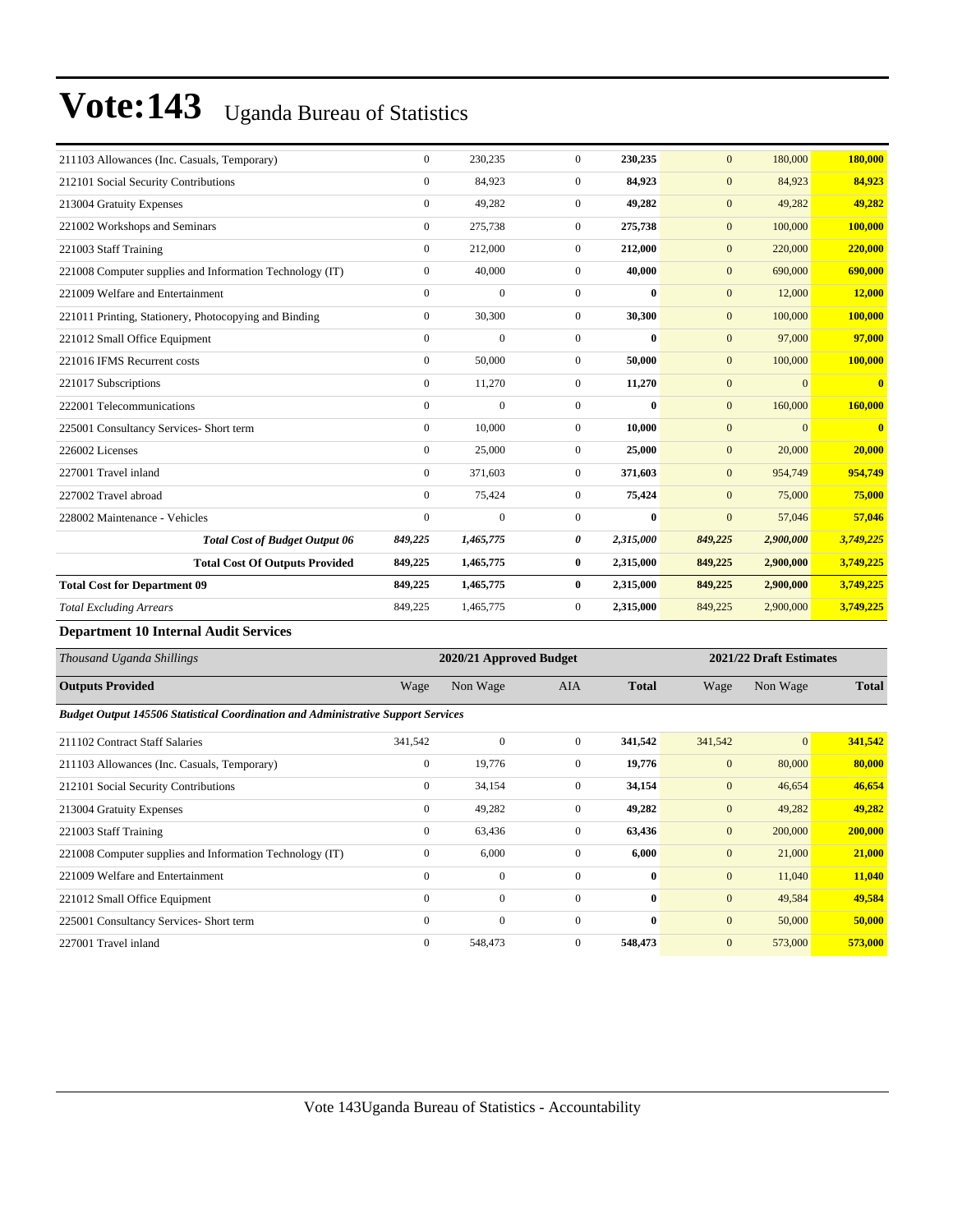| 227002 Travel abroad                                                    | $\mathbf{0}$     | 13,184                  | $\overline{0}$   | 13,184       | $\mathbf{0}$     | 69,440                  | 69,440                  |
|-------------------------------------------------------------------------|------------------|-------------------------|------------------|--------------|------------------|-------------------------|-------------------------|
| <b>Total Cost of Budget Output 06</b>                                   | 341,542          | 734,305                 | 0                | 1,075,847    | 341,542          | 1,150,000               | 1,491,542               |
| <b>Total Cost Of Outputs Provided</b>                                   | 341,542          | 734,305                 | $\bf{0}$         | 1,075,847    | 341,542          | 1,150,000               | 1,491,542               |
| <b>Total Cost for Department 10</b>                                     | 341,542          | 734,305                 | $\bf{0}$         | 1,075,847    | 341,542          | 1,150,000               | 1,491,542               |
| <b>Total Excluding Arrears</b>                                          | 341,542          | 734,305                 | $\overline{0}$   | 1,075,847    | 341,542          | 1,150,000               | 1,491,542               |
| <b>Department 11 Social Economic Surveys</b>                            |                  |                         |                  |              |                  |                         |                         |
| Thousand Uganda Shillings                                               |                  | 2020/21 Approved Budget |                  |              |                  | 2021/22 Draft Estimates |                         |
| <b>Outputs Provided</b>                                                 | Wage             | Non Wage                | AIA              | <b>Total</b> | Wage             | Non Wage                | <b>Total</b>            |
| <b>Budget Output 145502 Population and Social Statistics indicators</b> |                  |                         |                  |              |                  |                         |                         |
| 211102 Contract Staff Salaries                                          | 817,231          | $\overline{0}$          | $\boldsymbol{0}$ | 817,231      | 817,231          | $\mathbf{0}$            | 817,231                 |
| 211103 Allowances (Inc. Casuals, Temporary)                             | $\boldsymbol{0}$ | 350,765                 | $\boldsymbol{0}$ | 350,765      | $\mathbf{0}$     | $\overline{0}$          | $\overline{\mathbf{0}}$ |
| 212101 Social Security Contributions                                    | $\boldsymbol{0}$ | 81,723                  | $\boldsymbol{0}$ | 81,723       | $\mathbf{0}$     | 81,723                  | 81,723                  |
| 213001 Medical expenses (To employees)                                  | $\boldsymbol{0}$ | 78,500                  | $\mathbf{0}$     | 78,500       | $\boldsymbol{0}$ | $\overline{0}$          | $\overline{\mathbf{0}}$ |
| 213004 Gratuity Expenses                                                | $\mathbf{0}$     | 51,598                  | $\overline{0}$   | 51,598       | $\boldsymbol{0}$ | 51,598                  | 51,598                  |
| 221001 Advertising and Public Relations                                 | $\boldsymbol{0}$ | 148,333                 | $\boldsymbol{0}$ | 148,333      | $\mathbf{0}$     | $\mathbf{0}$            | $\bf{0}$                |
| 221002 Workshops and Seminars                                           | $\boldsymbol{0}$ | 120,000                 | $\mathbf{0}$     | 120,000      | $\boldsymbol{0}$ | $\mathbf{0}$            | $\bf{0}$                |
| 221003 Staff Training                                                   | $\boldsymbol{0}$ | 108,000                 | $\overline{0}$   | 108,000      | $\mathbf{0}$     | $\overline{0}$          | $\bf{0}$                |
| 221008 Computer supplies and Information Technology (IT)                | $\boldsymbol{0}$ | 88,800                  | $\mathbf{0}$     | 88,800       | $\mathbf{0}$     | $\Omega$                | $\bf{0}$                |
| 221009 Welfare and Entertainment                                        | $\boldsymbol{0}$ | 3,000                   | $\overline{0}$   | 3,000        | $\mathbf{0}$     | $\overline{0}$          | $\bf{0}$                |
| 221011 Printing, Stationery, Photocopying and Binding                   | $\boldsymbol{0}$ | 127,640                 | $\mathbf{0}$     | 127,640      | $\mathbf{0}$     | $\overline{0}$          | $\bf{0}$                |
| 222001 Telecommunications                                               | $\boldsymbol{0}$ | 8,400                   | $\boldsymbol{0}$ | 8,400        | $\mathbf{0}$     | $\mathbf{0}$            | $\bf{0}$                |
| 226002 Licenses                                                         | $\boldsymbol{0}$ | 75,000                  | $\boldsymbol{0}$ | 75,000       | $\mathbf{0}$     | $\overline{0}$          | $\bf{0}$                |
| 227001 Travel inland                                                    | $\mathbf{0}$     | 555,235                 | $\mathbf{0}$     | 555,235      | $\mathbf{0}$     | 66,679                  | 66,679                  |
| 227002 Travel abroad                                                    | $\boldsymbol{0}$ | 16,000                  | $\boldsymbol{0}$ | 16,000       | $\mathbf{0}$     | $\mathbf{0}$            | $\bf{0}$                |
| 228003 Maintenance - Machinery, Equipment & Furniture                   | $\boldsymbol{0}$ | 28,000                  | $\boldsymbol{0}$ | 28,000       | $\mathbf{0}$     | $\mathbf{0}$            | $\overline{0}$          |
| <b>Total Cost of Budget Output 02</b>                                   | 817,231          | 1,840,995               | 0                | 2,658,226    | 817,231          | 200,000                 | 1,017,231               |
| <b>Total Cost Of Outputs Provided</b>                                   | 817,231          | 1,840,995               | $\bf{0}$         | 2,658,226    | 817,231          | 200,000                 | 1,017,231               |
| <b>Total Cost for Department 11</b>                                     | 817,231          | 1,840,995               | $\bf{0}$         | 2,658,226    | 817,231          | 200,000                 | 1,017,231               |
| <b>Total Excluding Arrears</b>                                          | 817,231          | 1,840,995               | $\overline{0}$   | 2,658,226    | 817,231          | 200,000                 | 1,017,231               |
| <b>Department 12 Agriculture and Environmental Statistics</b>           |                  |                         |                  |              |                  |                         |                         |
| Thousand Uganda Shillings                                               |                  | 2020/21 Approved Budget |                  |              |                  | 2021/22 Draft Estimates |                         |
| <b>Outputs Provided</b>                                                 | Wage             | Non Wage                | AIA              | <b>Total</b> | Wage             | Non Wage                | <b>Total</b>            |
| Budget Output 145503 Industrial and Agricultural indicators             |                  |                         |                  |              |                  |                         |                         |

| 211102 Contract Staff Salaries              |         | 617,759   |         |               |
|---------------------------------------------|---------|-----------|---------|---------------|
| 211103 Allowances (Inc. Casuals, Temporary) | 352.002 | 1.352.002 | 228,800 | <b>28.800</b> |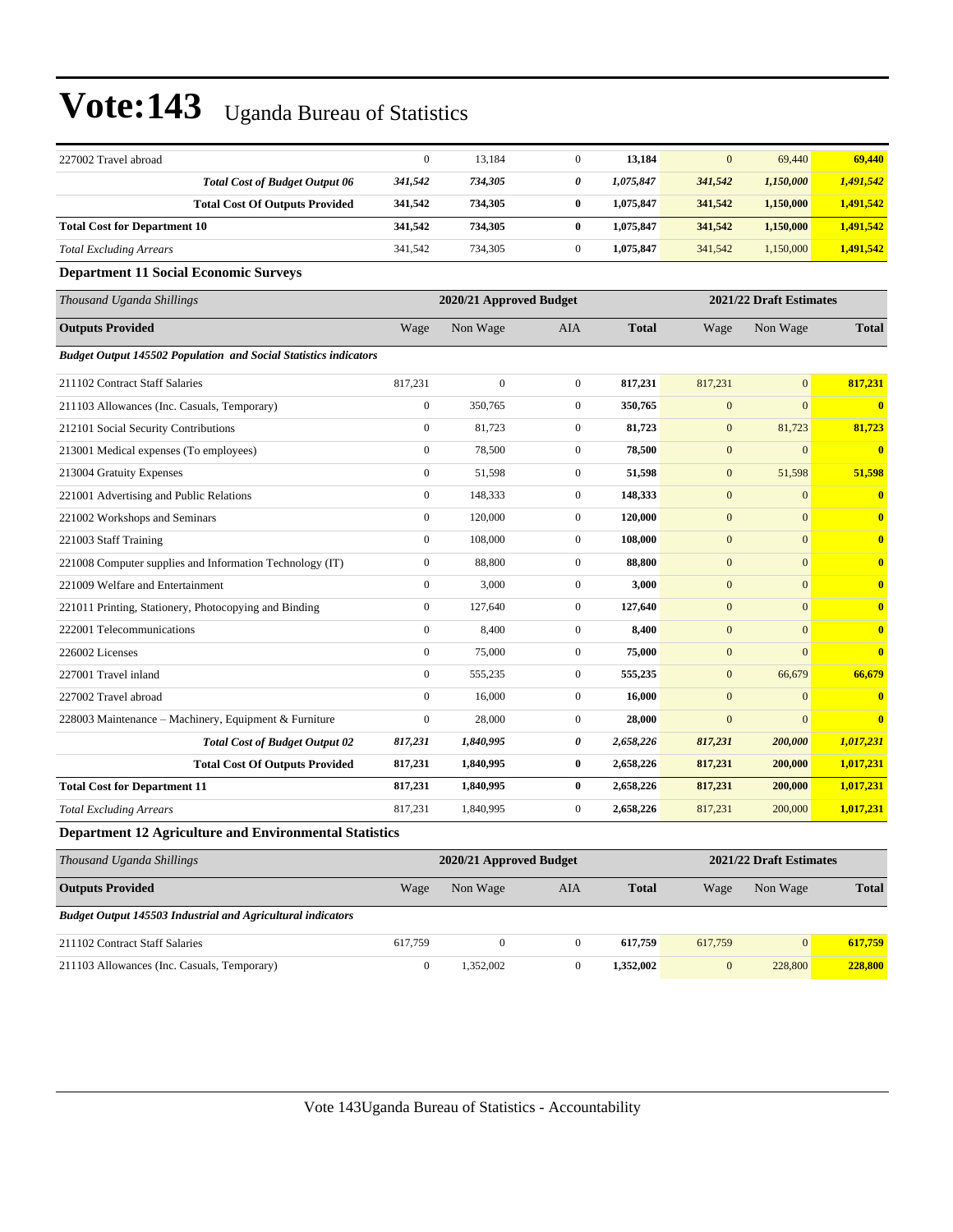| 212101 Social Security Contributions                                                                                                                                                                                                                                                             | $\Omega$     | 61,776       | $\Omega$     | 61,776       | $\mathbf{0}$     | 61,776    | 61,776                  |
|--------------------------------------------------------------------------------------------------------------------------------------------------------------------------------------------------------------------------------------------------------------------------------------------------|--------------|--------------|--------------|--------------|------------------|-----------|-------------------------|
| 213001 Medical expenses (To employees)                                                                                                                                                                                                                                                           | $\mathbf{0}$ | 25,800       | $\mathbf{0}$ | 25,800       | $\overline{0}$   | $\Omega$  | $\overline{\mathbf{0}}$ |
| 213004 Gratuity Expenses                                                                                                                                                                                                                                                                         | $\mathbf{0}$ | 51,598       | $\mathbf{0}$ | 51,598       | $\boldsymbol{0}$ | 51,598    | 51,598                  |
| 221001 Advertising and Public Relations                                                                                                                                                                                                                                                          | $\Omega$     | $\mathbf{0}$ | $\Omega$     | $\mathbf{0}$ | $\boldsymbol{0}$ | 12,000    | 12,000                  |
| 221002 Workshops and Seminars                                                                                                                                                                                                                                                                    | $\Omega$     | 369,500      | $\Omega$     | 369,500      | $\boldsymbol{0}$ | 107,200   | 107,200                 |
| 221003 Staff Training                                                                                                                                                                                                                                                                            | $\Omega$     | 120,000      | $\mathbf{0}$ | 120,000      | $\mathbf{0}$     | $\Omega$  | $\overline{0}$          |
| 221008 Computer supplies and Information Technology (IT)                                                                                                                                                                                                                                         | $\mathbf{0}$ | 57,300       | $\mathbf{0}$ | 57,300       | $\overline{0}$   | $\Omega$  | $\overline{0}$          |
| 221009 Welfare and Entertainment                                                                                                                                                                                                                                                                 | $\mathbf{0}$ | 12,500       | $\mathbf{0}$ | 12,500       | $\boldsymbol{0}$ | $\Omega$  | $\overline{0}$          |
| 221011 Printing, Stationery, Photocopying and Binding                                                                                                                                                                                                                                            | $\Omega$     | 29,400       | $\Omega$     | 29,400       | $\boldsymbol{0}$ | 4,466     | 4,466                   |
| 222001 Telecommunications                                                                                                                                                                                                                                                                        | $\Omega$     | 24,820       | $\Omega$     | 24,820       | $\boldsymbol{0}$ | 19,116    | 19,116                  |
| 225001 Consultancy Services- Short term                                                                                                                                                                                                                                                          | $\mathbf{0}$ | 30,000       | $\Omega$     | 30,000       | $\overline{0}$   | $\Omega$  | $\overline{0}$          |
| 227001 Travel inland                                                                                                                                                                                                                                                                             | $\Omega$     | 1,912,040    | $\mathbf{0}$ | 1,912,040    | $\boldsymbol{0}$ | 637,044   | 637,044                 |
| 227004 Fuel, Lubricants and Oils                                                                                                                                                                                                                                                                 | $\Omega$     | 393,360      | $\mathbf{0}$ | 393,360      | $\mathbf{0}$     | $\Omega$  | $\overline{0}$          |
| 228002 Maintenance - Vehicles                                                                                                                                                                                                                                                                    | $\Omega$     | 6,004        | $\Omega$     | 6,004        | $\overline{0}$   | $\Omega$  | $\overline{0}$          |
| <b>Total Cost of Budget Output 03</b>                                                                                                                                                                                                                                                            | 617,759      | 4,446,101    | 0            | 5,063,859    | 617,759          | 1,122,000 | 1,739,759               |
| <b>Total Cost Of Outputs Provided</b>                                                                                                                                                                                                                                                            | 617,759      | 4,446,101    | $\bf{0}$     | 5,063,859    | 617,759          | 1,122,000 | 1,739,759               |
| <b>Total Cost for Department 12</b>                                                                                                                                                                                                                                                              | 617,759      | 4,446,101    | $\bf{0}$     | 5,063,859    | 617,759          | 1,122,000 | 1,739,759               |
| <b>Total Excluding Arrears</b>                                                                                                                                                                                                                                                                   | 617,759      | 4,446,101    | $\mathbf{0}$ | 5,063,859    | 617,759          | 1,122,000 | 1,739,759               |
| $\mathbf{D}$ and $\mathbf{A}$ and $\mathbf{A}$ and $\mathbf{A}$ and $\mathbf{D}$ and $\mathbf{D}$ and $\mathbf{D}$ and $\mathbf{D}$ and $\mathbf{D}$ and $\mathbf{D}$ and $\mathbf{D}$ and $\mathbf{D}$ and $\mathbf{D}$ and $\mathbf{D}$ and $\mathbf{D}$ and $\mathbf{D}$ and $\mathbf{D}$ and |              |              |              |              |                  |           |                         |

| Thousand Uganda Shillings                                               | 2020/21 Approved Budget |              |                | 2021/22 Draft Estimates |              |                |              |
|-------------------------------------------------------------------------|-------------------------|--------------|----------------|-------------------------|--------------|----------------|--------------|
| <b>Outputs Provided</b>                                                 | Wage                    | Non Wage     | <b>AIA</b>     | <b>Total</b>            | Wage         | Non Wage       | <b>Total</b> |
| <b>Budget Output 145502 Population and Social Statistics indicators</b> |                         |              |                |                         |              |                |              |
| 211102 Contract Staff Salaries                                          | 669,949                 | $\mathbf{0}$ | $\overline{0}$ | 669,949                 | 669,949      | $\overline{0}$ | 669,949      |
| 211103 Allowances (Inc. Casuals, Temporary)                             | $\mathbf{0}$            | $\mathbf{0}$ | $\Omega$       | $\bf{0}$                | $\mathbf{0}$ | 73,100         | 73,100       |
| 212101 Social Security Contributions                                    | $\mathbf{0}$            | 66,995       | $\overline{0}$ | 66,995                  | $\mathbf{0}$ | 71,475         | 71,475       |
| 213004 Gratuity Expenses                                                | $\mathbf{0}$            | 49,282       | $\overline{0}$ | 49,282                  | $\mathbf{0}$ | 44,802         | 44,802       |
| 221002 Workshops and Seminars                                           | $\mathbf{0}$            | 19,000       | $\overline{0}$ | 19,000                  | $\mathbf{0}$ | 12,000         | 12,000       |
| 221003 Staff Training                                                   | $\mathbf{0}$            | 31,000       | $\Omega$       | 31,000                  | $\mathbf{0}$ | 33,923         | 33,923       |
| 221007 Books, Periodicals & Newspapers                                  | $\mathbf{0}$            | 14,400       | $\overline{0}$ | 14,400                  | $\mathbf{0}$ | $\overline{0}$ | $\mathbf{0}$ |
| 221008 Computer supplies and Information Technology (IT)                | $\mathbf{0}$            | 29,662       | $\overline{0}$ | 29,662                  | $\mathbf{0}$ | 12,000         | 12,000       |
| 221009 Welfare and Entertainment                                        | $\mathbf{0}$            | 2,160        | $\overline{0}$ | 2,160                   | $\mathbf{0}$ | $\mathbf{0}$   | $\mathbf{0}$ |
| 221011 Printing, Stationery, Photocopying and Binding                   | $\mathbf{0}$            | 81,000       | $\overline{0}$ | 81,000                  | $\mathbf{0}$ | 20,000         | 20,000       |
| 227001 Travel inland                                                    | $\mathbf{0}$            | 203,808      | $\Omega$       | 203,808                 | $\mathbf{0}$ | 363,900        | 363,900      |
| 227002 Travel abroad                                                    | $\mathbf{0}$            | 54,479       | $\mathbf{0}$   | 54,479                  | $\mathbf{0}$ | $\mathbf{0}$   | $\mathbf{0}$ |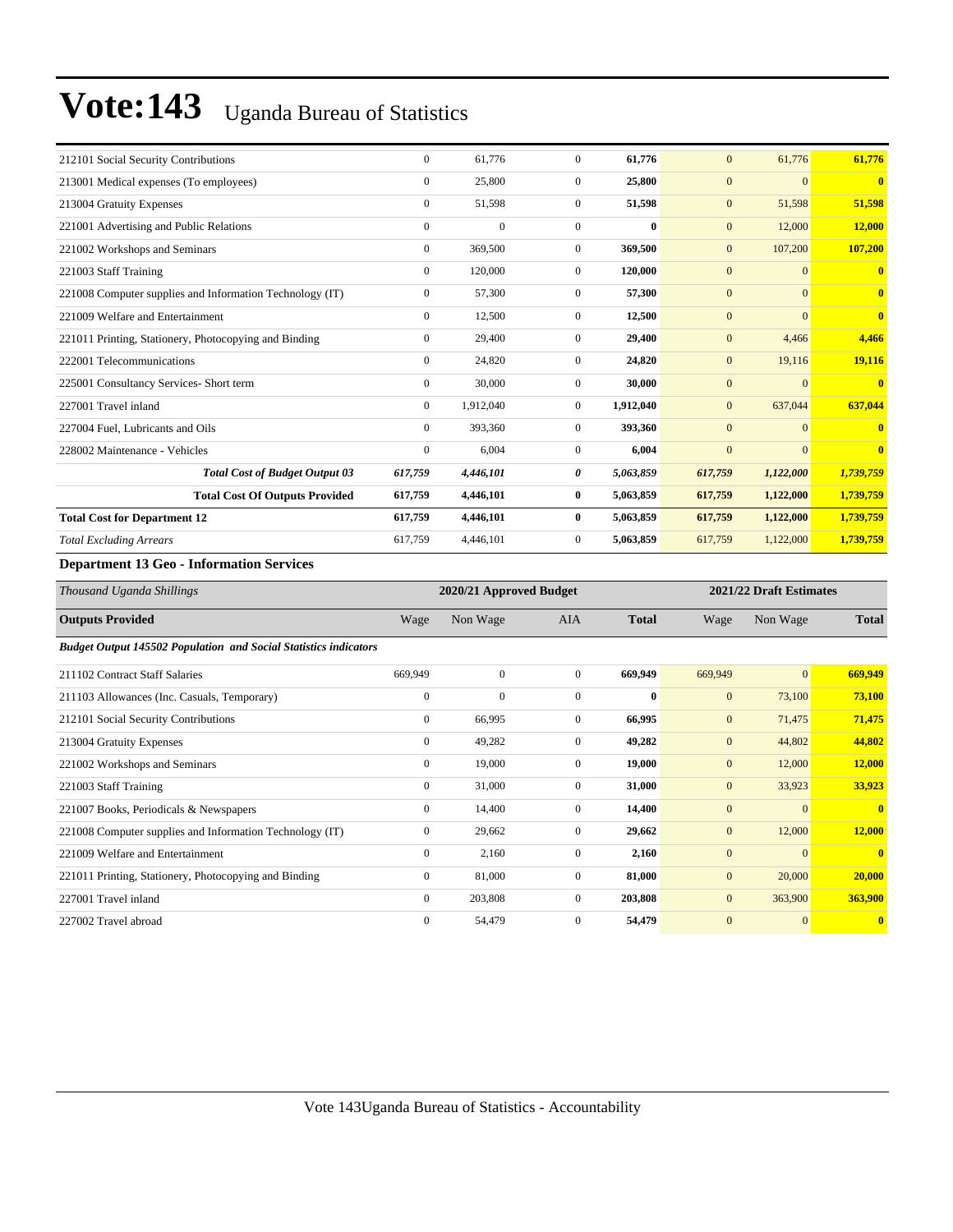| 227004 Fuel, Lubricants and Oils                                        | $\boldsymbol{0}$              | $\mathbf{0}$            | $\mathbf{0}$     | $\bf{0}$     | $\mathbf{0}$ | 8,800                         | 8,800        |
|-------------------------------------------------------------------------|-------------------------------|-------------------------|------------------|--------------|--------------|-------------------------------|--------------|
| <b>Total Cost of Budget Output 02</b>                                   | 669,949                       | 551,786                 | 0                | 1,221,735    | 669,949      | 640,000                       | 1,309,949    |
| <b>Total Cost Of Outputs Provided</b>                                   | 669,949                       | 551,786                 | 0                | 1,221,735    | 669,949      | 640,000                       | 1,309,949    |
| <b>Total Cost for Department 13</b>                                     | 669,949                       | 551,786                 | $\bf{0}$         | 1,221,735    | 669,949      | 640,000                       | 1,309,949    |
| <b>Total Excluding Arrears</b>                                          | 669,949                       | 551,786                 | $\boldsymbol{0}$ | 1,221,735    | 669,949      | 640,000                       | 1,309,949    |
| <b>Development Budget Estimates</b>                                     |                               |                         |                  |              |              |                               |              |
| Project 1626 Retooling of Uganda Bureau of Statistics                   |                               |                         |                  |              |              |                               |              |
| Thousand Uganda Shillings                                               |                               | 2020/21 Approved Budget |                  |              |              | 2021/22 Draft Estimates       |              |
| <b>Outputs Provided</b>                                                 | <b>GoU Dev't External Fin</b> |                         | <b>AIA</b>       | <b>Total</b> |              | <b>GoU Dev't External Fin</b> | <b>Total</b> |
| <b>Budget Output 145501 Economic statistical indicators</b>             |                               |                         |                  |              |              |                               |              |
| 211103 Allowances (Inc. Casuals, Temporary)                             | 157,080                       | $\boldsymbol{0}$        | $\boldsymbol{0}$ | 157,080      | 704,024      | $\mathbf{0}$                  | 704,024      |
| 213001 Medical expenses (To employees)                                  | 11,696                        | 0                       | $\boldsymbol{0}$ | 11,696       | $\mathbf{0}$ | $\boldsymbol{0}$              | $\bf{0}$     |
| 221001 Advertising and Public Relations                                 | $\boldsymbol{0}$              | $\boldsymbol{0}$        | $\boldsymbol{0}$ | $\bf{0}$     | 120,000      | $\mathbf{0}$                  | 120,000      |
| 221002 Workshops and Seminars                                           | $\boldsymbol{0}$              | $\boldsymbol{0}$        | $\boldsymbol{0}$ | $\bf{0}$     | 110,500      | $\mathbf{0}$                  | 110,500      |
| 221003 Staff Training                                                   | $\boldsymbol{0}$              | $\boldsymbol{0}$        | $\boldsymbol{0}$ | $\bf{0}$     | 425,000      | $\mathbf{0}$                  | 425,000      |
| 221008 Computer supplies and Information Technology (IT)                | $\boldsymbol{0}$              | 0                       | $\boldsymbol{0}$ | $\bf{0}$     | 28,000       | $\boldsymbol{0}$              | 28,000       |
| 221009 Welfare and Entertainment                                        | $\mathbf{0}$                  | $\boldsymbol{0}$        | $\boldsymbol{0}$ | $\bf{0}$     | 4,230        | $\boldsymbol{0}$              | 4,230        |
| 221011 Printing, Stationery, Photocopying and Binding                   | $\mathbf{0}$                  | $\boldsymbol{0}$        | $\boldsymbol{0}$ | $\bf{0}$     | 42,700       | $\mathbf{0}$                  | 42,700       |
| 221012 Small Office Equipment                                           | $\mathbf{0}$                  | $\boldsymbol{0}$        | $\boldsymbol{0}$ | $\bf{0}$     | 3,000        | $\mathbf{0}$                  | 3,000        |
| 222001 Telecommunications                                               | $\mathbf{0}$                  | $\boldsymbol{0}$        | $\boldsymbol{0}$ | $\bf{0}$     | 10,000       | $\mathbf{0}$                  | 10,000       |
| 225001 Consultancy Services- Short term                                 | $\mathbf{0}$                  | 0                       | $\boldsymbol{0}$ | $\bf{0}$     | 60,610       | $\mathbf{0}$                  | 60,610       |
| 227001 Travel inland                                                    | 1,891,531                     | 0                       | $\boldsymbol{0}$ | 1,891,531    | 2,061,636    | $\boldsymbol{0}$              | 2,061,636    |
| 228003 Maintenance - Machinery, Equipment & Furniture                   | $\mathbf{0}$                  | $\boldsymbol{0}$        | $\boldsymbol{0}$ | $\bf{0}$     | 30,300       | $\mathbf{0}$                  | 30,300       |
| <b>Total Cost Of Budget Output 145501</b>                               | 2,060,307                     | 0                       | 0                | 2,060,307    | 3,600,000    | $\boldsymbol{\theta}$         | 3,600,000    |
| <b>Budget Output 145502 Population and Social Statistics indicators</b> |                               |                         |                  |              |              |                               |              |
| 211103 Allowances (Inc. Casuals, Temporary)                             | 971,153                       | $\boldsymbol{0}$        | $\boldsymbol{0}$ | 971,153      | 1,041,480    | $\mathbf{0}$                  | 1,041,480    |
| 213001 Medical expenses (To employees)                                  | 27,400                        | $\boldsymbol{0}$        | $\boldsymbol{0}$ | 27,400       | 128,500      | $\mathbf{0}$                  | 128,500      |
| 221001 Advertising and Public Relations                                 | 291,000                       | $\boldsymbol{0}$        | $\boldsymbol{0}$ | 291,000      | 430,000      | $\boldsymbol{0}$              | 430,000      |
| 221002 Workshops and Seminars                                           | 989,620                       | $\boldsymbol{0}$        | $\boldsymbol{0}$ | 989,620      | 223,000      | $\mathbf{0}$                  | 223,000      |
| 221003 Staff Training                                                   | 191,750                       | 0                       | 0                | 191,750      | $\mathbf{0}$ | $\boldsymbol{0}$              |              |
| 221008 Computer supplies and Information Technology (IT)                | 608,535                       | $\boldsymbol{0}$        | 0                | 608,535      | 140,000      | $\mathbf{0}$                  | 140,000      |
| 221009 Welfare and Entertainment                                        | 58,203                        | $\boldsymbol{0}$        | $\boldsymbol{0}$ | 58,203       | 12,000       | $\mathbf{0}$                  | 12,000       |
| 221011 Printing, Stationery, Photocopying and Binding                   | 119,970                       | $\boldsymbol{0}$        | $\boldsymbol{0}$ | 119,970      | 152,640      | $\mathbf{0}$                  | 152,640      |
| 222001 Telecommunications                                               | 8,400                         | $\boldsymbol{0}$        | $\boldsymbol{0}$ | 8,400        | 96,800       | $\mathbf{0}$                  | 96,800       |
| 222002 Postage and Courier                                              | 6,000                         | $\boldsymbol{0}$        | $\boldsymbol{0}$ | 6,000        | $\mathbf{0}$ | $\mathbf{0}$                  | $\bf{0}$     |
| 227001 Travel inland                                                    | 4,036,365                     | $\boldsymbol{0}$        | $\boldsymbol{0}$ | 4,036,365    | 5,012,580    | $\mathbf{0}$                  | 5,012,580    |
| 227002 Travel abroad                                                    | 47,411                        | $\boldsymbol{0}$        | $\boldsymbol{0}$ | 47,411       | $\mathbf{0}$ | $\mathbf{0}$                  | $\bf{0}$     |
| 227004 Fuel, Lubricants and Oils                                        | $\boldsymbol{0}$              | $\boldsymbol{0}$        | $\boldsymbol{0}$ | $\bf{0}$     | 165,000      | $\boldsymbol{0}$              | 165,000      |
| 228002 Maintenance - Vehicles                                           | 246,000                       | $\boldsymbol{0}$        | $\boldsymbol{0}$ | 246,000      | 200,000      | $\mathbf{0}$                  | 200,000      |

Vote 143Uganda Bureau of Statistics - Accountability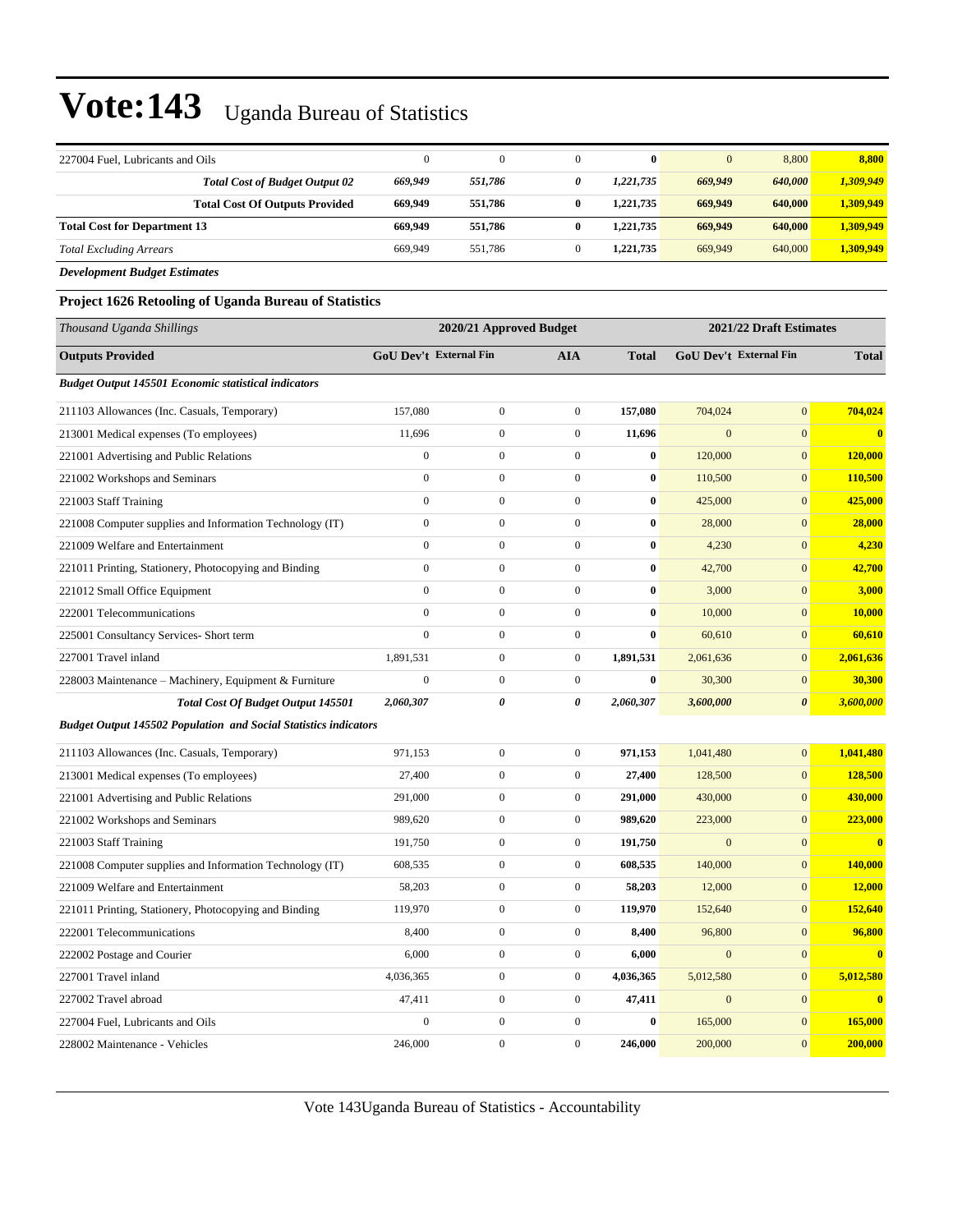| 228003 Maintenance – Machinery, Equipment & Furniture                                    | 40,648           | $\boldsymbol{0}$ | $\boldsymbol{0}$ | 40,648    | 48,000           | $\mathbf{0}$          | 48,000                  |
|------------------------------------------------------------------------------------------|------------------|------------------|------------------|-----------|------------------|-----------------------|-------------------------|
| Total Cost Of Budget Output 145502                                                       | 7,642,455        | 0                | 0                | 7,642,455 | 7,650,000        | $\boldsymbol{\theta}$ | 7,650,000               |
| <b>Budget Output 145503 Industrial and Agricultural indicators</b>                       |                  |                  |                  |           |                  |                       |                         |
| 211103 Allowances (Inc. Casuals, Temporary)                                              | $\boldsymbol{0}$ | $\boldsymbol{0}$ | $\boldsymbol{0}$ | $\bf{0}$  | 690,000          | $\mathbf{0}$          | 690,000                 |
| 221001 Advertising and Public Relations                                                  | $\boldsymbol{0}$ | $\mathbf{0}$     | $\boldsymbol{0}$ | $\bf{0}$  | 101,000          | $\mathbf{0}$          | 101,000                 |
| 227001 Travel inland                                                                     | 505,082          | $\boldsymbol{0}$ | $\boldsymbol{0}$ | 505,082   | 1,209,000        | $\mathbf{0}$          | 1,209,000               |
| Total Cost Of Budget Output 145503                                                       | 505,082          | 0                | 0                | 505,082   | 2,000,000        | $\boldsymbol{\theta}$ | 2,000,000               |
| <b>Budget Output 145504 District Statistics and Capacity Building</b>                    |                  |                  |                  |           |                  |                       |                         |
| 213004 Gratuity Expenses                                                                 | 132,546          | $\mathbf{0}$     | $\boldsymbol{0}$ | 132,546   | $\mathbf{0}$     | $\mathbf{0}$          | $\bf{0}$                |
| 221002 Workshops and Seminars                                                            | 152,360          | $\boldsymbol{0}$ | $\boldsymbol{0}$ | 152,360   | $\mathbf{0}$     | $\mathbf{0}$          | $\bf{0}$                |
| 221003 Staff Training                                                                    | $\boldsymbol{0}$ | $\mathbf{0}$     | $\boldsymbol{0}$ | $\bf{0}$  | 590,100          | $\mathbf{0}$          | 590,100                 |
| 221008 Computer supplies and Information Technology (IT)                                 | $\mathbf{0}$     | $\mathbf{0}$     | $\boldsymbol{0}$ | $\bf{0}$  | 400,000          | $\mathbf{0}$          | 400,000                 |
| 221011 Printing, Stationery, Photocopying and Binding                                    | 4,000            | $\mathbf{0}$     | $\boldsymbol{0}$ | 4,000     | $\overline{0}$   | $\mathbf{0}$          | $\overline{\mathbf{0}}$ |
| 227001 Travel inland                                                                     | 873,217          | $\mathbf{0}$     | $\boldsymbol{0}$ | 873,217   | 231,900          | $\mathbf{0}$          | 231,900                 |
| <b>Total Cost Of Budget Output 145504</b>                                                | 1,162,123        | 0                | 0                | 1,162,123 | 1,222,000        | $\boldsymbol{\theta}$ | 1,222,000               |
| Budget Output 145505 National statistical system database maintained                     |                  |                  |                  |           |                  |                       |                         |
| 221002 Workshops and Seminars                                                            | $\boldsymbol{0}$ | $\boldsymbol{0}$ | $\boldsymbol{0}$ | $\bf{0}$  | 71,000           | $\mathbf{0}$          | 71,000                  |
| 221003 Staff Training                                                                    | $\mathbf{0}$     | $\boldsymbol{0}$ | $\boldsymbol{0}$ | $\bf{0}$  | 47,000           | $\mathbf{0}$          | 47,000                  |
| 221008 Computer supplies and Information Technology (IT)                                 | 2,824,653        | $\mathbf{0}$     | $\boldsymbol{0}$ | 2,824,653 | 954,000          | $\mathbf{0}$          | 954,000                 |
| 221009 Welfare and Entertainment                                                         | $\boldsymbol{0}$ | $\boldsymbol{0}$ | $\boldsymbol{0}$ | $\bf{0}$  | 4,000            | $\mathbf{0}$          | 4,000                   |
| 221011 Printing, Stationery, Photocopying and Binding                                    | $\overline{0}$   | $\boldsymbol{0}$ | $\boldsymbol{0}$ | $\bf{0}$  | 101,800          | $\mathbf{0}$          | 101,800                 |
| 221017 Subscriptions                                                                     | 74,000           | $\mathbf{0}$     | $\boldsymbol{0}$ | 74,000    | 95,200           | $\mathbf{0}$          | 95,200                  |
| 222001 Telecommunications                                                                | $\boldsymbol{0}$ | $\boldsymbol{0}$ | $\boldsymbol{0}$ | $\bf{0}$  | 180,000          | $\mathbf{0}$          | 180,000                 |
| 225001 Consultancy Services- Short term                                                  | 205,000          | $\mathbf{0}$     | $\boldsymbol{0}$ | 205,000   | 37,000           | $\mathbf{0}$          | 37,000                  |
| 226001 Insurances                                                                        | $\mathbf{0}$     | $\boldsymbol{0}$ | $\boldsymbol{0}$ | $\bf{0}$  | 30,000           | $\mathbf{0}$          | 30,000                  |
| 226002 Licenses                                                                          | 138,500          | $\boldsymbol{0}$ | $\boldsymbol{0}$ | 138,500   | $\mathbf{0}$     | $\mathbf{0}$          | $\bf{0}$                |
| 227001 Travel inland                                                                     | $\boldsymbol{0}$ | $\mathbf{0}$     | $\boldsymbol{0}$ | $\bf{0}$  | 30,000           | $\mathbf{0}$          | 30,000                  |
| <b>Total Cost Of Budget Output 145505</b>                                                | 3,242,153        | 0                | 0                | 3,242,153 | 1,550,000        | $\boldsymbol{\theta}$ | 1,550,000               |
| <b>Budget Output 145506 Statistical Coordination and Administrative Support Services</b> |                  |                  |                  |           |                  |                       |                         |
| 211103 Allowances (Inc. Casuals, Temporary)                                              | 680,480          | $\boldsymbol{0}$ | $\boldsymbol{0}$ | 680,480   | $\mathbf{0}$     | $\mathbf{0}$          | $\overline{\mathbf{0}}$ |
| 213001 Medical expenses (To employees)                                                   | 688,000          | $\boldsymbol{0}$ | $\boldsymbol{0}$ | 688,000   | $\boldsymbol{0}$ | $\mathbf{0}$          | $\bf{0}$                |
| 213004 Gratuity Expenses                                                                 | 679,929          | $\boldsymbol{0}$ | $\boldsymbol{0}$ | 679,929   | $\boldsymbol{0}$ | $\mathbf{0}$          | $\bf{0}$                |
| 221001 Advertising and Public Relations                                                  | 113,750          | $\boldsymbol{0}$ | $\boldsymbol{0}$ | 113,750   | $\boldsymbol{0}$ | $\mathbf{0}$          | $\bf{0}$                |
| 221002 Workshops and Seminars                                                            | 670,850          | $\boldsymbol{0}$ | $\boldsymbol{0}$ | 670,850   | $\boldsymbol{0}$ | $\mathbf{0}$          | $\mathbf{0}$            |
| 221003 Staff Training                                                                    | 496,000          | $\boldsymbol{0}$ | $\boldsymbol{0}$ | 496,000   | $\boldsymbol{0}$ | $\mathbf{0}$          | $\bf{0}$                |
| 221008 Computer supplies and Information Technology (IT)                                 | 138,818          | $\boldsymbol{0}$ | $\boldsymbol{0}$ | 138,818   | 68,000           | $\mathbf{0}$          | 68,000                  |
| 221009 Welfare and Entertainment                                                         | 60,000           | $\boldsymbol{0}$ | $\boldsymbol{0}$ | 60,000    | 111,300          | $\boldsymbol{0}$      | 111,300                 |
| 221011 Printing, Stationery, Photocopying and Binding                                    | 27,800           | $\boldsymbol{0}$ | $\boldsymbol{0}$ | 27,800    | $\mathbf{0}$     | $\mathbf{0}$          | $\bf{0}$                |
| 221017 Subscriptions                                                                     | 20,000           | $\boldsymbol{0}$ | $\boldsymbol{0}$ | 20,000    | $\boldsymbol{0}$ | $\boldsymbol{0}$      | $\mathbf{0}$            |